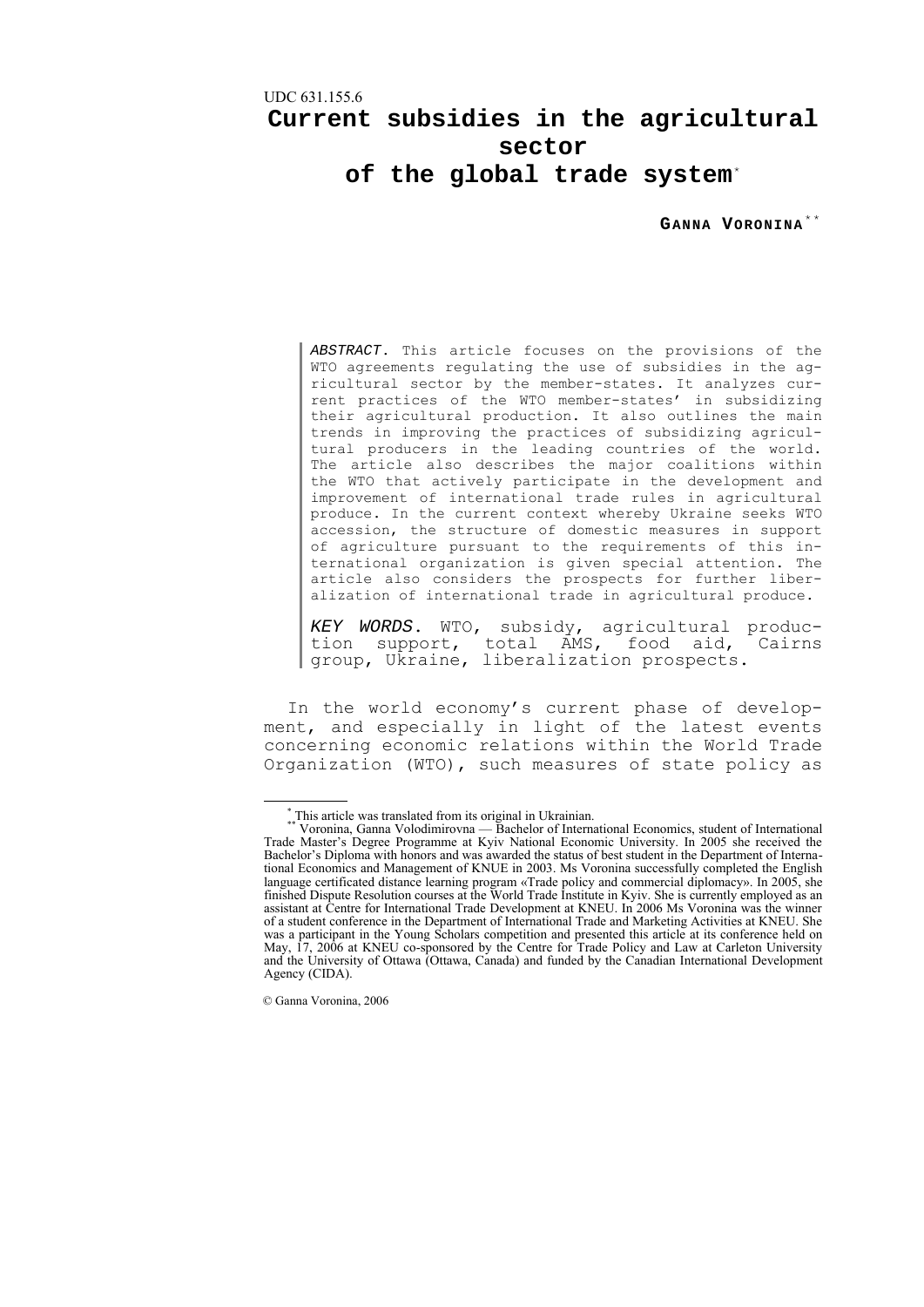subsidization, in the realm of agriculture in particular, attract special attention.

This has been studied by a great number of foreign and Ukrainian scholars and experts, among them C.R. Milner<sup>[1](#page-1-0)</sup>, Soren Kjeldsen-Kragh<sup>[2](#page-1-1),</sup> J. Bhagwati, A. Panagriya, D. Sharma<sup>[3](#page-1-2)</sup>, A. Makhmudov, S. Mikhnevich<sup>[4](#page-1-3)</sup>, R. Bingham<sup>[5](#page-1-4)</sup>, and L.M. Kucher <sup>[6](#page-1-5)</sup>

Kjeldsen-Kragh in his work *International Trade Policy* focuses on the negative consequences of agricultural subsidies, and demonstrates his argument with a case study of the Common Agricultural Policy (CAP). Sharma in his research shows that the practice of subsidizing the agricultural sector, when used by developed countries, impede the economic and, as a result, the social development of a great number of less developed countries whose well-being primarily depends on agricultural exports. Bhagwati, on the contrary, points out the negative impact of subsidized exports from developed countries on the economies of exporting countries which have abandoned subsidization, and further insists that such measures of state support also have positive effects. Therefore, he says, the complete cancellation of subsidies may bring negative results, too. In particular, he draws our attention to the fact that subsidized exports flow to the least developed countries at prices lower than non-subsidized exports, thereby enabling the recipient countries to save costs.

Aware of the potential benefits of international trade, various countries strive to maximize their positive effect by way of capturing the leading positions in the world markets. Unfortunately, this effort is not always accompanied by an observance of the free market rules nor of fair competition. Subsidization is one of those measures which, in most

<sup>2</sup> International Trade Policy/ Soren Kjeldsen-Kragh. Copenhagen Business School Press, 2001.<br><sup>3</sup> Devinder Sharma Bhagwati, Globalization and Hunger // Dissident Voice —

 $\overline{a}$ 

<span id="page-1-0"></span><sup>&</sup>lt;sup>1</sup> Milner C.R. (ed) Export Promotion Strategies: Theory and Evidence from Developing Countries, Brighton, 1990.

<span id="page-1-3"></span><span id="page-1-2"></span><span id="page-1-1"></span>http://www.globalpolicy.org/socecon/trade/subsidies/2005/0329bhagwati.htm <sup>4</sup> Mikhaayiek S. Liberalization of interactional estimativel trade and t Mikhnevich S. Liberalization of international agricultural trade and the problem of food safety //IE&IR ( МЭиМО) №1, 2003 5

Bingham R. Financing of economic development: Trans. from Eng. L.: Litopys, 2003. — p.416.

<span id="page-1-5"></span><span id="page-1-4"></span><sup>&</sup>lt;sup>6</sup> Kucher L.M. Specifics of regulation of agricultural trade within the WTO /Economics of AIC (Agro-Industrial Complex), 2005, №5.p.144-151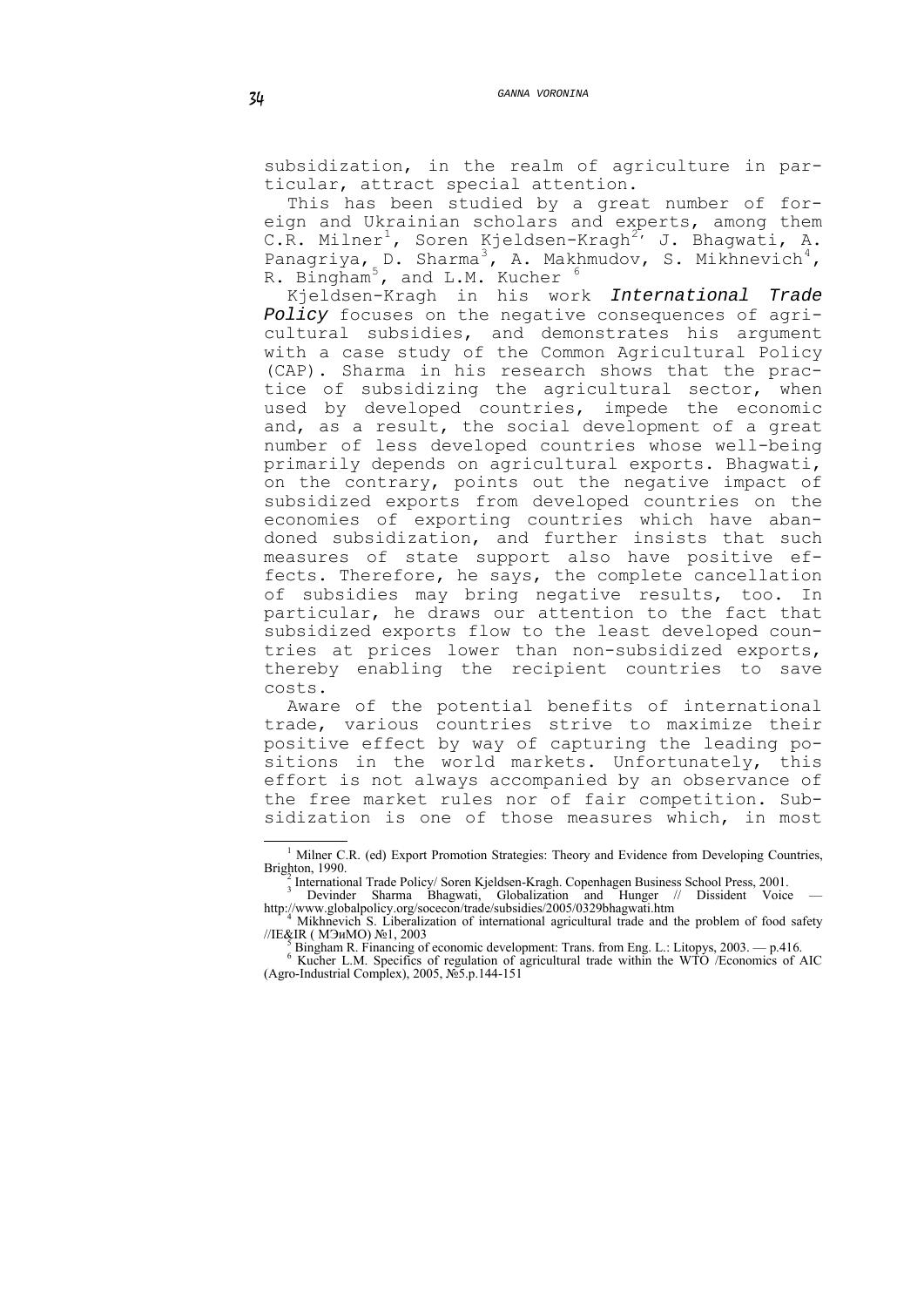cases, exert a negative influence on the development of mutually beneficial trade relations by distorting the competitive environment and the free market rules.

First and foremost, we should define what a subsidy is. Quite a broad range of definitions of this term are found in professional publications. A dictionary of economics identifies an export subsidy as a grant to a producer or trader of exported goods which compensate for part of the production or sales costs with a view of raising the goods' competitive-ness in foreign markets<sup>[7](#page-2-0)</sup>. In accordance with another definition, an export subsidy is a financial allowance granted by a government or private institutions to exporting companies when they ship certain goods abroad<sup>[8](#page-2-1)</sup>. According to the definition given by  $0$ . Shnypko, «a subsidy is a money payment aimed at supporting national producers and indirectly discrimi-nating against imports<sup>[9](#page-2-2)</sup>». This same author identifies an export subsidy as «a specific financial battering-ram which is meant to breach the gate of the fortress of protected foreign markets, since receiving an export subsidy enables national exporters to sell goods to foreign buyers at a price lower than in domestic markets which, in turn, dramatically boosts export»(9, p.105). The following definition of an export subsidy should also be pointed out: an export subsidy is a financial deposit or something similar which leads to the lowering of prices for exported goods to foreign buyers<sup>[10](#page-2-3)</sup>. Throughout this paper we shall apply the definition of a subsidy specified in the agreements of the WTO which will be considered further on.

<span id="page-2-0"></span>1

 $T_{\text{B}}$  http://www.economics.com.ua/lexicon/detail.php?id=1100  $R_{\text{B}}$ 

http://www.glossary.ru/cgi-bin/gl\_sch2.cgi?R1dRyoszr

<sup>&</sup>lt;sup>9</sup> Shnypko O.C. National competitive power: essence, problems, mechanisms of realization. — K.: «Naukova Dumka», 2003. p.334<br><sup>10</sup> Tsygankova T.M., Petrashko L.P., Kalchenko T.V. International trade: Educational guide. — K.:

<span id="page-2-3"></span><span id="page-2-2"></span><span id="page-2-1"></span>KNUE,  $2001 - p.488$ .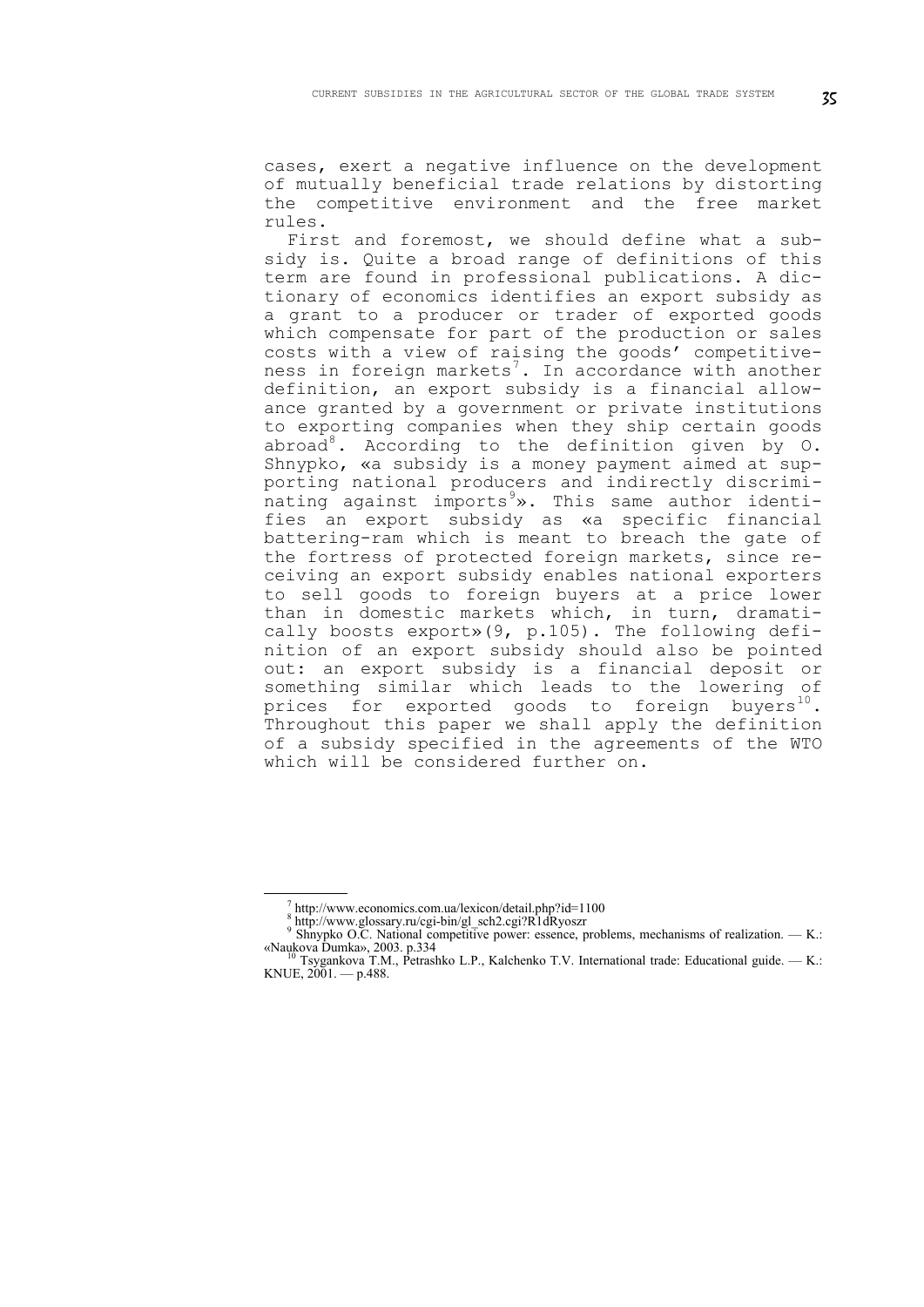# **Provisions of the WTO Agreements that regulate subsidies**

With regards to the contemporary international trade system, the definition of subsidies is formulated in the Agreement on Subsidies and Countervailing Measures (SCM Agreement), which clarifies Article XVI of GATT. In accordance with Article I of the SCM Agreement, a subsidy is a financial contribution by a government or other public body within the territory of a WTO member, where: government practice involves a direct transfer of funds (e.g. grants, loans or equity infusion) or potential direct transfers of funds or liabilities (e.g. loan guarantees);

government revenue that is otherwise due is foregone or not collected (e.g. fiscal incentives such as tax credits);

the government provides goods or services other than general infrastructure, or purchases goods;

the government effects payments to a funding mechanism, or entrusts or directs a private body to carry out one or more functions illustrated above, which would normally be vested in the government, and the practice, in no real sense, differs from practices normally followed by governments; and a  $\overline{\phantom{a}}$  benefit is thereby conferred $^{11}$  $^{11}$  $^{11}$ .

Since this article is primarily concerned with the use of subsidies in agriculture, we should first pay attention to the provisions of the WTO Agreement that regulate these issues. In many countries of the world, agriculture is a «sensitive» sector of the economy which requires protection and adverse means of support and assistance. Therefore, issues related to its subsidization are governed by specific provisions of the Agreement on Agriculture. Three main categories of subsidies are considered in this Agreement: «green» (do not distort trade, actionable); «blue» (do not distort trade, actionable); «amber»

<span id="page-3-0"></span><sup>1</sup> <sup>11</sup> Global trade system: development of institutions, rules, instruments of the WTO: Monograph/corporate authors and scientific editing Tsygankova T.M. — K.: KNUE, 2003. — p.660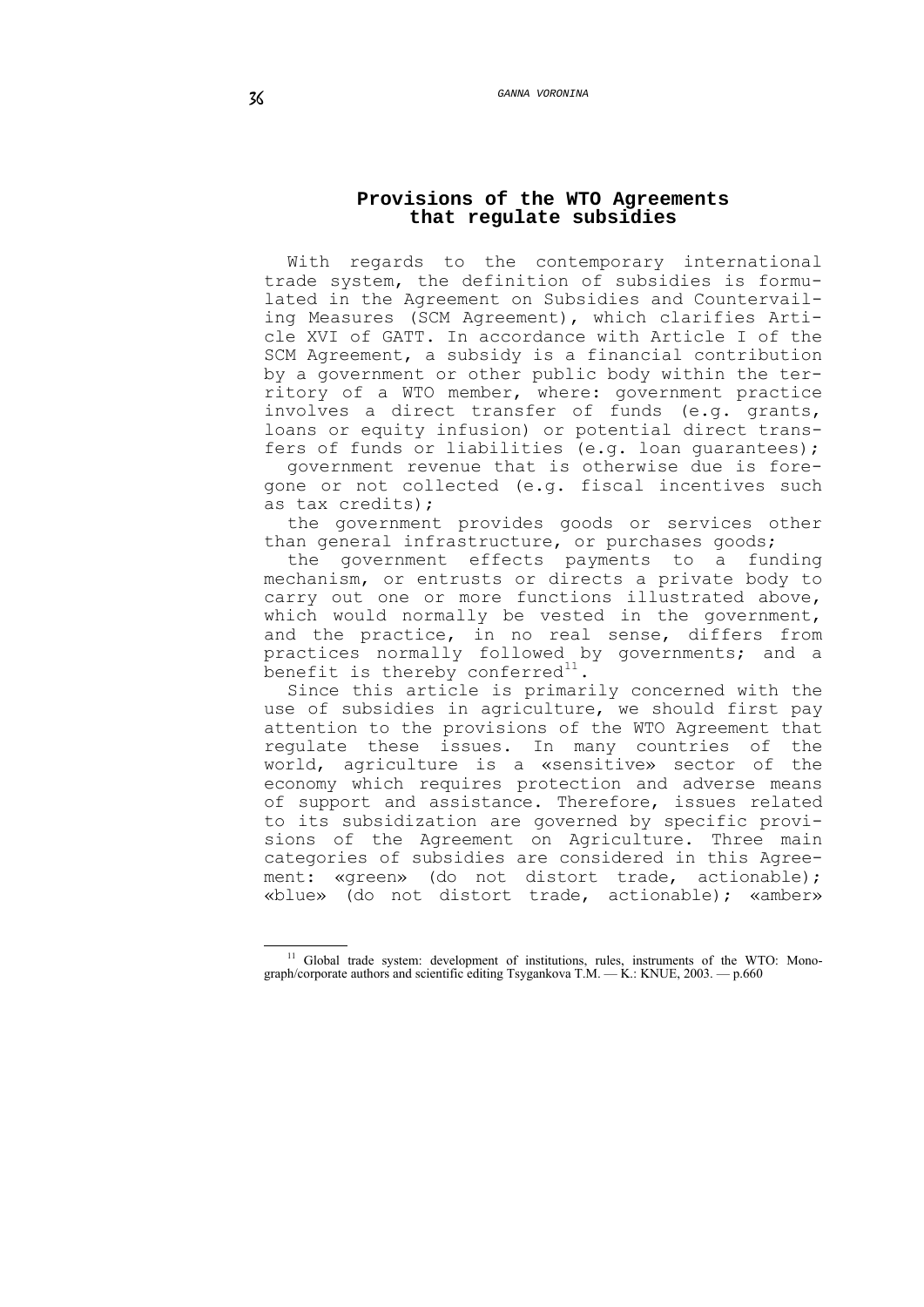(have negative impact on trade, subject to reduction) (8, p. 205).

The possibility of applying «green box» measures by the WTO members is provided for in Article 6 «Obligations as to Domestic Support» and Annex 2 «Domestic Support: Prerequisites for Exemption from Obligations as to Reduction of Support». According to the Agreement these measures are exempt from mandatory reduction and «shall not exert distorting impact on trade or production or this impact must be brought to minimum»[12](#page-4-0). Subsidies included in the «green box» have to meet two main criteria: support shall be provided through state programs, which are financed by government (including the government's rejection of revenues), and not by consumers; such approach shall not involve price support to producers.

«Green» subsidies are granted through state programs for: the provision of services, part of which are general services; the creation of state reserves to ensure food safety; domestic food aid; direct payments to producers; decoupled income support; government financial support of income insurance and income safety-net programs; payments (effected directly or through the state's financial participation in agricultural yields insurance programs) for compensation of damages from natural calamities; assistance in structural reforms of programs pertaining to the withdrawal of producers from agricultural production; financing structural reforms through investments; payments within environmental protection programs; payments in accord with regional development programs $^{13}$  $^{13}$  $^{13}$ .

Apart from the above, so-called «*de minimis*» measures are also related to the «green box». These are measures that have minimum affect on the production and trade of agricultural goods and are, in fact, domestic subsidies not related to particular goods if they do not exceed 5 % of agricultural production cost, 10 % for developing countries. These measures are not subject to reduction.

1

<span id="page-4-1"></span><span id="page-4-0"></span><sup>&</sup>lt;sup>12</sup> World trade system: Practical guide/ Trans. from Eng. — K.: K.I.C», 2002. — xxiv, p.348  $13$  Global trade system: development of institutions, rules, instruments of the WTO: Monograph/team of authors and scientific editing by Tsyhankova, T.M. — K.: KNUE, 2003. — p.660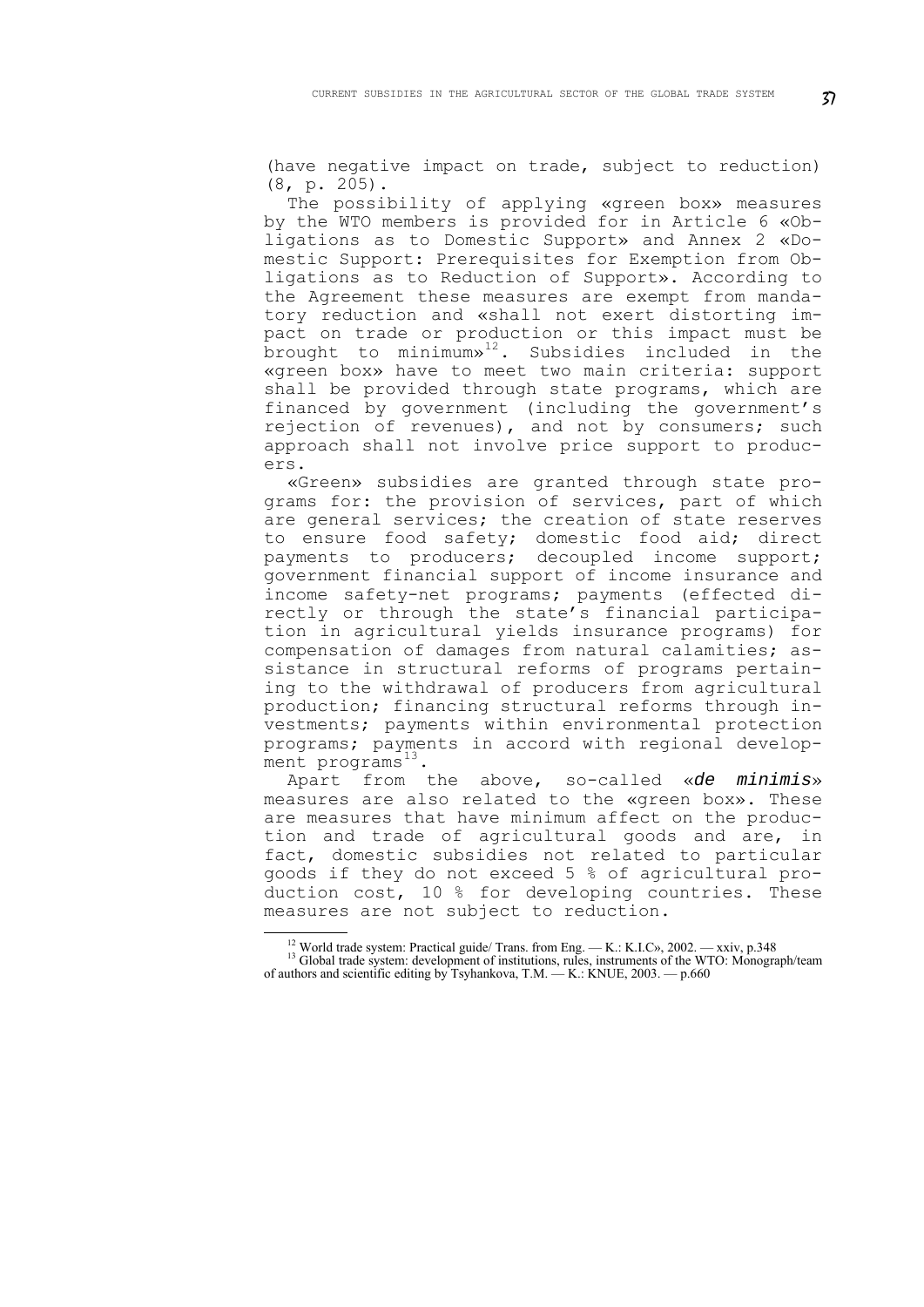Another category of subsidies which distorts agricultural international trade are the «blue box» measures whose application, however, is allowed for WTO members. The Agreement on Agriculture states that direct payments in accordance with «programs for limited production» of agricultural produce may be attributed to «blue box» subsidies, if these payments are attributed to fixed areas and yields, and are effected at 85 % or less of the baseline production level, and payments for livestock are calculated based on a precisely defined amount of livestock heads.

The «blue box» measures should be part of the program and limit production by way of specifying the maximum production volumes or oblige farmers to leave part of their land uncultivated.

All other measures that do not comply with the definition of the two categories mentioned above are attributed by the Agreement to the «amber box» and are subject to reduction.

Therefore, these subsidies include the following types of grants: for cattle-breeding and plant cultivation, pedigree cattle-breeding, non-elite seedbreeding, compound feedstuff, etc.; compensations for part of the cost of mineral fertilizer and means of chemical protection of plants, for energy and costs of improvement of land fertility, and also compensations for the cost of machinery which had been acquired by way of a barter deal for agricultural produce; for costs of leasing, costs of repair and routine maintenance of melioration systems, creation of seasonal stocks of spare parts and material and technical resources; and for capital investment in production, except for costs of melioration and water farms;

 price support: compensation for the difference between purchase and market prices for agricultural produce; providing producers with goods (services) at prices below market prices; purchasing goods (services) from producers at prices higher than those in the market; preferential crediting of agricultural producers by different level budgets organizations, including writing off and debt exten-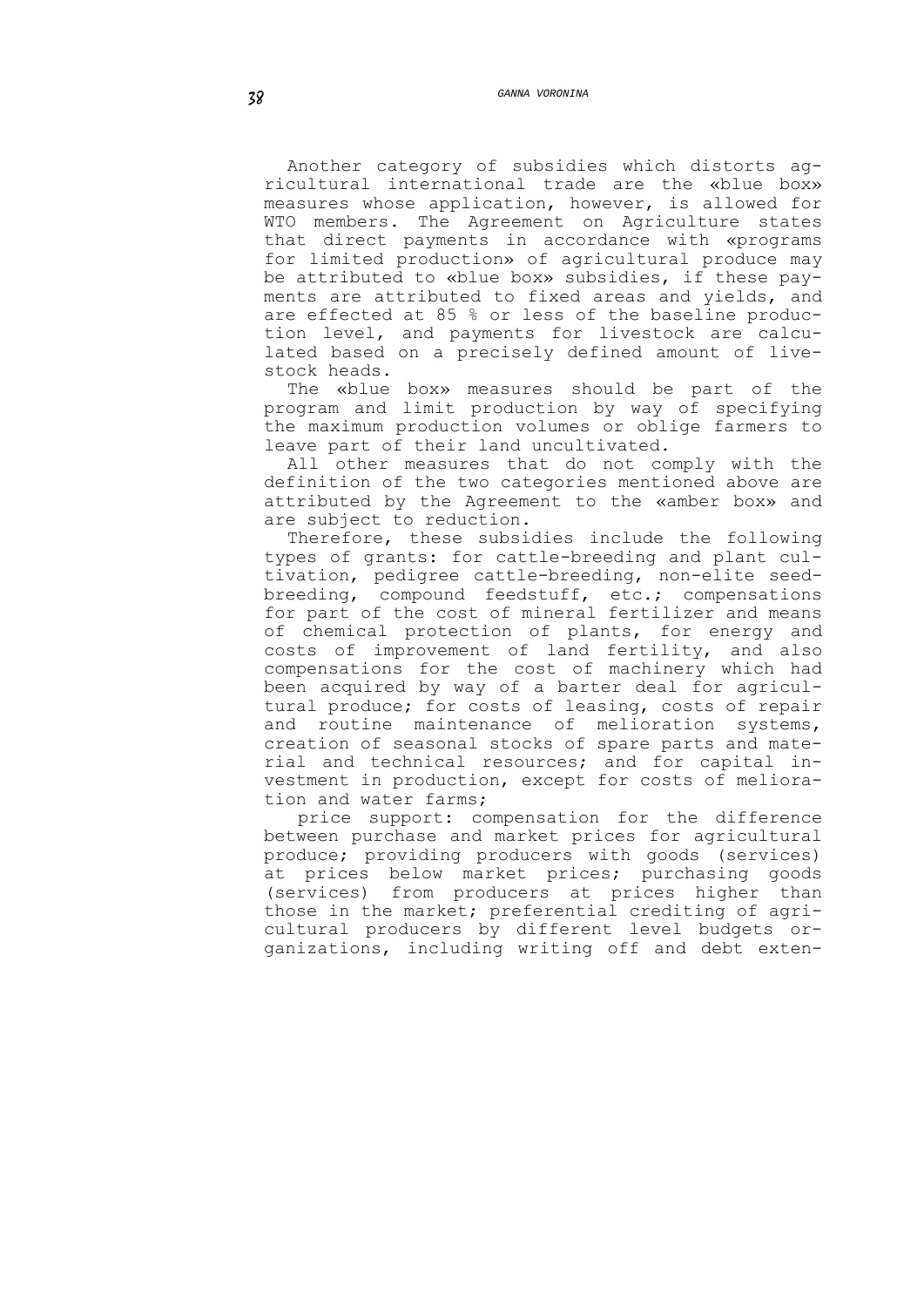sion; allowances for transportation of agricultural  $produce<sup>14</sup>$  $produce<sup>14</sup>$  $produce<sup>14</sup>$ .

As provided for in the Agreement on Agriculture governments may extend certain kinds of support to national economies, although the volume of this support must be limited to certain values. Such values are measured by the Aggregate Measurement of Support (AMS) index, which «is calculated per specified product as the difference between the fixed world reference price and that of the applied regulated price, multiplied then by the production volume. To obtain the value of the AMS, all external subsidies unrelated to specified goods are added to the total sum of subsidies, calculated on an individual basis for each product»<sup>[15](#page-6-1)</sup>.

Subsidies attributed to measures of «green and amber boxes» and «de minimis» subsidies are not included in AMS. Furthermore, developing countries may exclude the following from AMS: «investment subsidies which are mostly granted to agriculture; subsidies for agricultural raw materials which are normally granted to producers with a low income and a poor raw material base; subsidies that promote diversification from the cultivation of narcotic plants $v^{16}$  $v^{16}$  $v^{16}$ .

Since export subsidies are considered the most destructive for international trade, their reduction is one of the main prerequisites for the effective development of trade between countries. As specified in the Agricultural Agreement the following categories of export subsidies are subject to be cut by WTO members:

governmental direct subsidies which depend on export indexes; the sale by governments of noncommercial agricultural produce stocks (which remain in state ownership) at prices lower than similar goods being sold to domestic buyers;

 payments for exporting specified agricultural products which are financed by government irrespec-

<span id="page-6-0"></span><sup>1</sup> <sup>14</sup> Results of the Uruguay round of multilateral trade negotiations: Texts of official documents.K.: «Dimension», Secretariat of interagency commission for Ukraine's WTO accession, 1998. p.520.

<span id="page-6-2"></span><span id="page-6-1"></span><sup>&</sup>lt;sup>15</sup> The same.<br><sup>16</sup> Results of the Uruguay round of multilateral trade negotiations: Texts of official documents.K.: «Dimension», Secretariat of interagency commission for Ukraine's WTO accession, 1998. p. 520.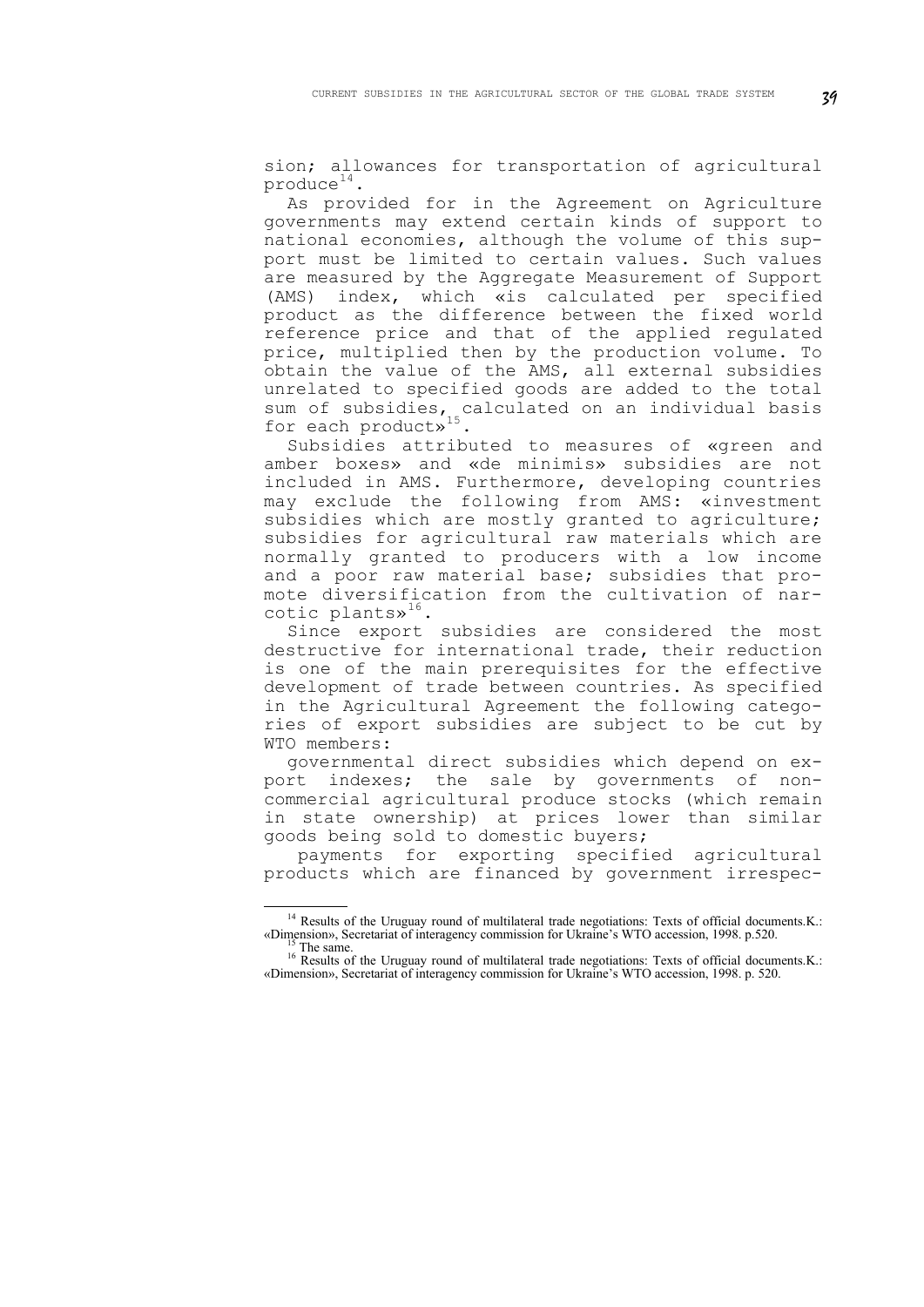tive of whether «state funds» have been used, including expenditures that are financed from taxes on similar agricultural goods or from which export articles are made;

granting of subsidies to compensate for costs of agricultural sales and export (with the exception of broadly available services for export promotion, and consultative services), including expenditures on loading and unloading goods, quality improvement and other expenditures for processing, and also expenditures for international transportation and freight;<br>expenditures on domestic transportation an

expenditures on domestic transportation and freight of export supplies, which are granted or established by governments on conditions that are more favourable than conditions for domestic deliveries; subsidies for agricultural products which depend on whether or not they are enlisted with the export production  $program^{17}$  $program^{17}$  $program^{17}$ .

# **Measures of the WTO member-states in support of agriculture**

The contemporary agricultural world trade is distorted by protectionist measures to a great extent. Almost all industrially developed countries have certain «closed» sectors which they are trying hard to protect. For instance, in Canada it is the production of dairy products, poultry industry and egg production, in Japan — rice cultivation, in the U.S.  $-$  sugar and nuts, in Europe  $-$  almost all products from plant cultivation and animal breeding.

In 2000, the WTO members initiated a new round of negotiations on the issues of agriculture. The main issues listed on the agenda of these negotiations included, among others, those related to access to markets, export subsidies and domestic support.

Quite a number of countries use subsidies, yet emphasize the fact that their trade partners tend to grant greater support to their own farms. According to the OECD, the volume of support granted to pro-

<span id="page-7-0"></span><sup>&</sup>lt;sup>17</sup> The same, p. 159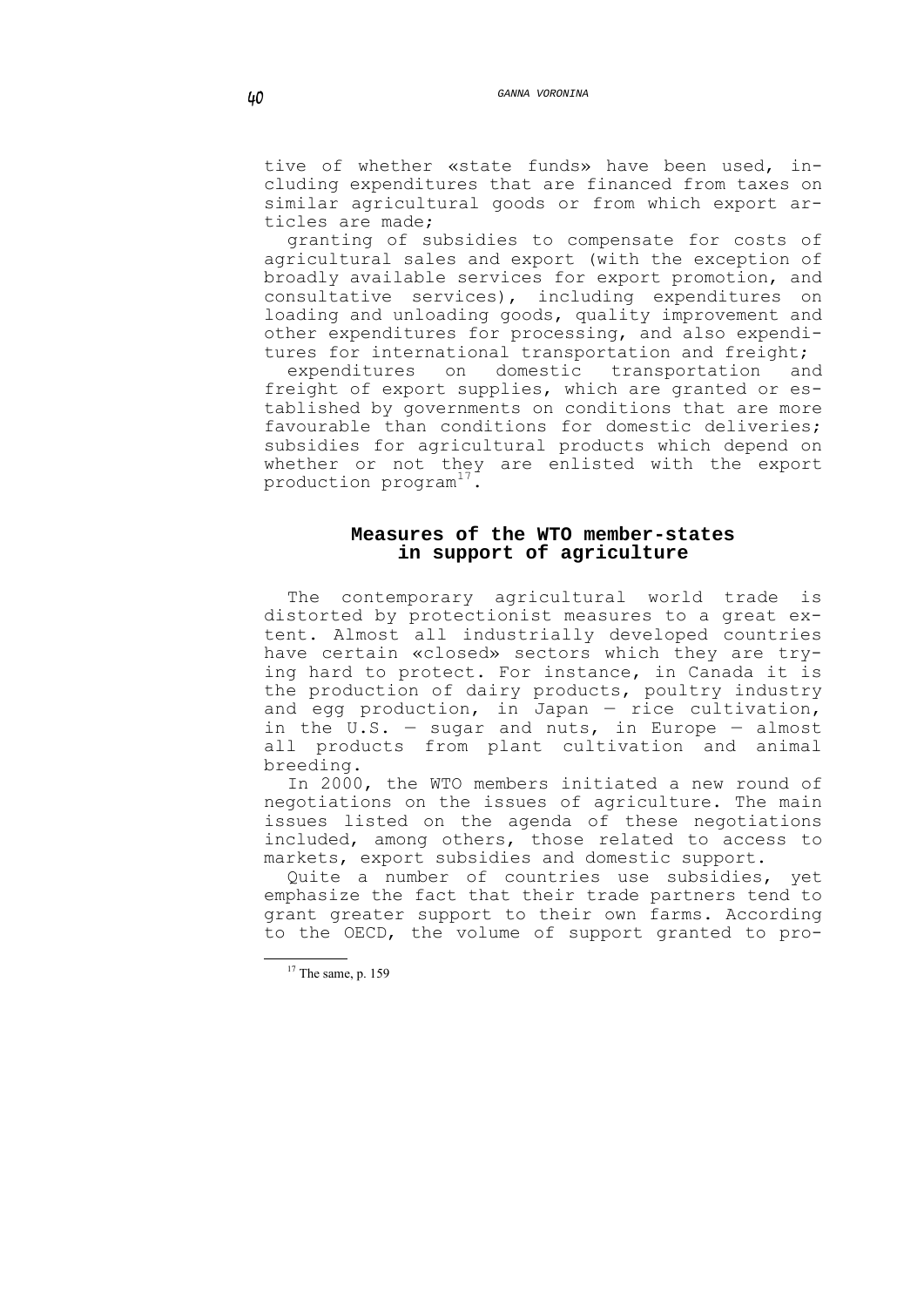ducers in the OECD zone in 2004 amounted to US\$ 279 billion or EUR 226 billion $^{18}$  $^{18}$  $^{18}$ . Including support for general services which are extended to agriculture, such as research activities, infrastructure, inspection, marketing and promotion — the total volume of support of agriculture by OECD countries in 2004 constituted 1.2 % of GDP of those countries.

The average index of support granted to agricultural producers in OECD countries in 2002 — 2004 amounted to 30 % of total inflows in agriculture. In some countries this index reached the following numbers: in Australia and New Zealand  $-5$  %, in Canada, Mexico, U.S. - 20 %, in Turkey - 25 %, European Union  $-34$  %, Japan and Korea  $-60$  %, Island, Norway and Switzerland — about 70 %. As stated in the latest report of the OECD, since 1986 — 1988, the level of support for agricultural producers has decreased in most countries, with the exception of Norway where this level stayed intact, and Turkey where the level has risen. The greatest decrease for support of producers has taken place in Canada. Total volume of support granted to the agricultural industry of OECD countries compared to 1986 — 1988 has decreased from 2.3 % of GDP in 2002 to 1.2 % in 2004.

The smallest decrease in support levels was reported in EU countries. Subsidized exports from the EU countries lowers the world prices for agricultural products, thus creating hardships for farmers from the U.S., Canada, Australia, New Zealand, countries of Eastern and Central Europe, and Eastern Asia. Based on research from 2000, it was concluded that had those practices been relinquished, dairy exports from the above-mentioned countries would have been 91 % higher; meat exports would have increased by 67 %. Protectionist measures of Europeans have created a situation where dairy production in Australia and New Zealand has dropped by 50 %, and the number of livestock heads in Eastern Europe - by 22  $8^{19}$  $8^{19}$  $8^{19}$ . At the current stage of development of the world economy

<sup>&</sup>lt;sup>18</sup> Agricultural Policies in OECD Countries: Monitoring and Evaluation 2005 — ISBN-92-64-009558 OECD 2005 — http://www.oecd.org/dataoecd/49/21/191050.pdf 19 Whetstone L., ed. Reforming the CAP. 2000. http://www.iea.org.uk/record.jsp?type= publica-

<span id="page-8-1"></span><span id="page-8-0"></span>tion&ID=118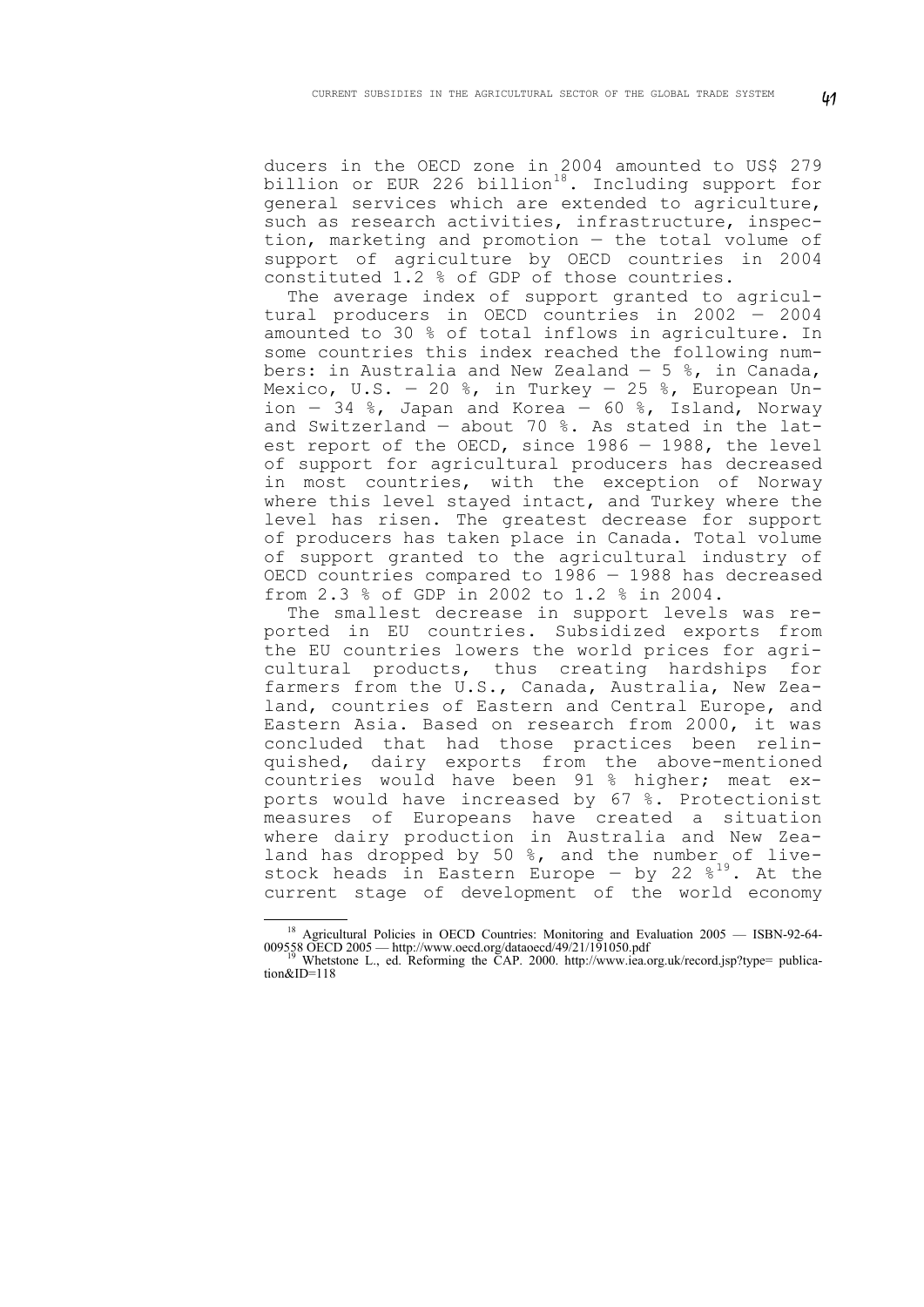the countries of the EU are at the same time members of the WTO, and within the framework of this organization they are allowed the largest support to their farmers — approximately 3.5 times more than in the U.S.<sup>[20](#page-9-0)</sup>. Governed by the reform of the Common Agricultural Policy the majority of the EU countries in 2003 agreed to administer a unified payment system. All the EU countries except for Malta and Slovenia already apply the unified payment system per square unit (SAPS) for all agricultural lands using a specific fixed tariff which averages 48 EUR per hectare of land $^{21}$  $^{21}$  $^{21}$ .

Subsidies that wealthy countries grant to their farmers very often appear to be the major part of their income, thus creating a distorted competitive situation in the world market, and force farmers in these countries into agricultural overproduction. In the U.S., for instance, direct governmental subsidies to farmers form up to 23 % of their income, in the EU countries this number amounts to 40 %, and in Japan – 63  $8^{22}$  $8^{22}$  $8^{22}$ 

In the U.S., subsidies to agricultural producers play quite a notable role in the development of this sector of the economy. The main function here is fulfilled by the Department for Agriculture which implements the subsidization of agricultural production and exports using three main streams: the granting of direct financial support to farmers and exporters; state crediting and export guarantees; and food aid $^{23}$  $^{23}$  $^{23}$ 

The main programs for subsidizing agriculture in the U.S. are as follows: programs for insurance of yields and farmers income; export development; promoting the export of milk and other dairy products; access to markets; food aid to developing countries;

<span id="page-9-0"></span><sup>&</sup>lt;sup>20</sup> The agreement is reached on some progress at negotiations at WTO// http://usinfo. state.gov/russian/Archive/2005/Dec/19-724608.htm<br><sup>21</sup> Agricultural Policies in OECD Countries: Monitoring and Evaluation 2005 — ISBN-92-64-

<span id="page-9-1"></span><sup>009558</sup> OECD 2005 — http://www.oecd.org/dataoecd/49/21/191050.pdf 22 Abaturov V. Developing countries in «free trade»//Economic Research Cen-

<span id="page-9-3"></span><span id="page-9-2"></span>ter.http://www.review.uz/archive/article.asp?y=2005&m=51&id=108<br><sup>23</sup> http://www.prompolit.ru/146870 Alexander Kuryayev. Crisis of GATT system/WTO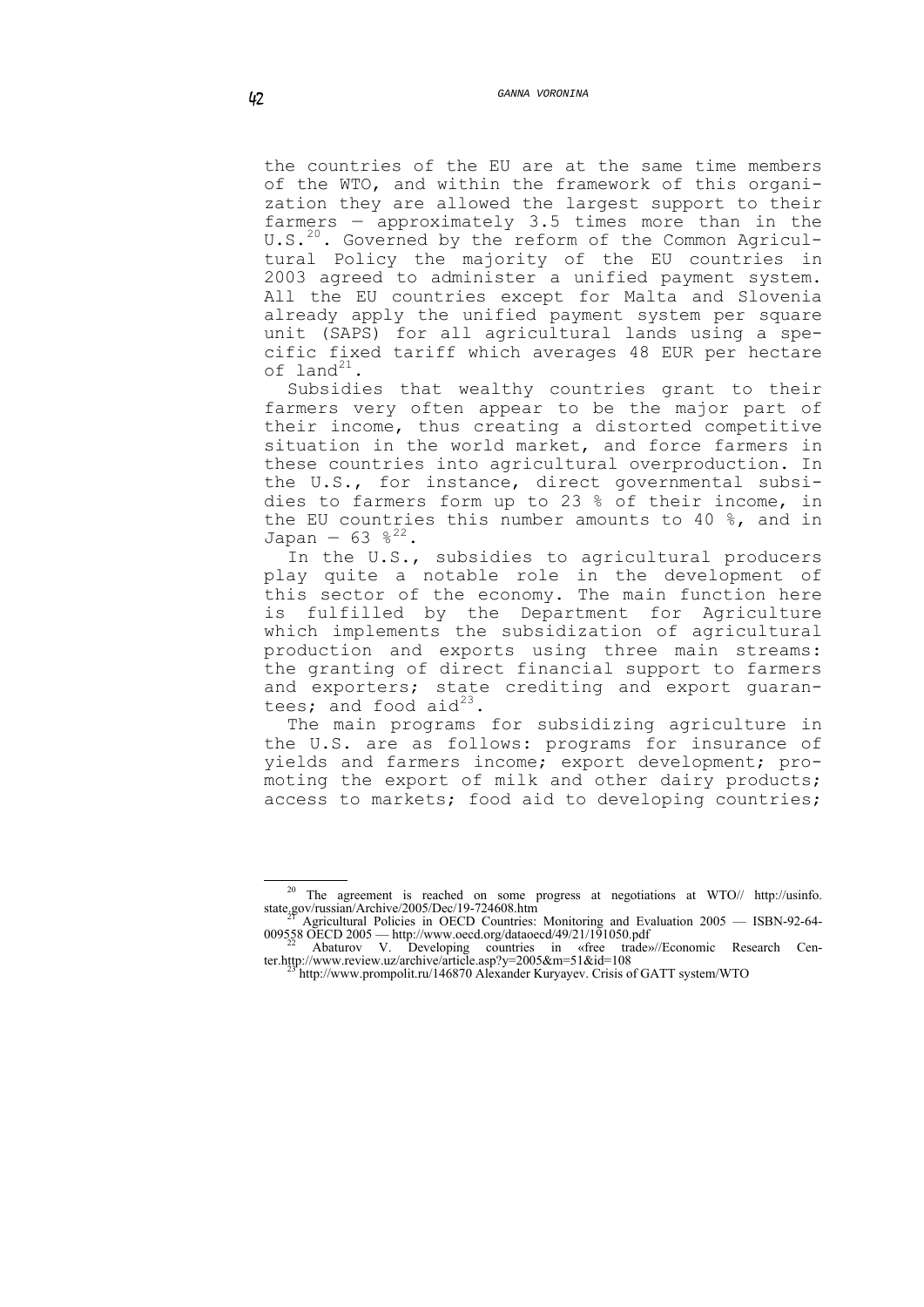«Food Program for Peace»; «Food Program for Pro-gress»; a program for «emerging markets»<sup>[24](#page-10-0)</sup>.

The access to markets programs have become most effective over the last years and hold a significant place in governmental expenditures. They also create real opportunities for American farmers to penetrate foreign markets, mainly by means of informational and analytical promotion.

The most disputed item on the above list are the programs for food aid. Disputes arising from the issue of their use have become a characteristic feature of our world. Opponents of these subsidies emphasize that these programs stipulate either direct subsidizing of farmers or free food aid to the developing countries by means of purchasing goods meant for those countries from domestic producers, at prices higher than those in the market which, in fact, is subsidization. Thus, the American government stimulates the production of farm produce on its territory, exporting the surplus products to other countries.

One of the possible consequences of cancelling agrarian subsidies by developed countries is their full-fledged activities in the markets of foreign countries in terms of purchasing lands and the most productive farms in developing countries. Therefore, the governments of those countries are facing the necessity of developing aid programs to farmers who could be forced out from their lands (retraining programs, for instance).

In general, the cancellation of agricultural subsidies may also lead to increased pressure on the environment, concentration of lands in the hands of a small number of owners, an explosion in the migration of small farmers to cities, thus activating the process of urbanization in the world.

The main weak point in such a policy of the American government, as stated by its opponents, is the actual injustice in the distribution of financial aid. Therefore, disregarding the statements of the state administration, which emphasizes that this

<span id="page-10-0"></span><sup>1</sup> <sup>24</sup> WTO member's expertise in protection of national interests in domestic and world markets (magazine version of monographic research)// World economy and international relations, 2002, №8, p.36 — 37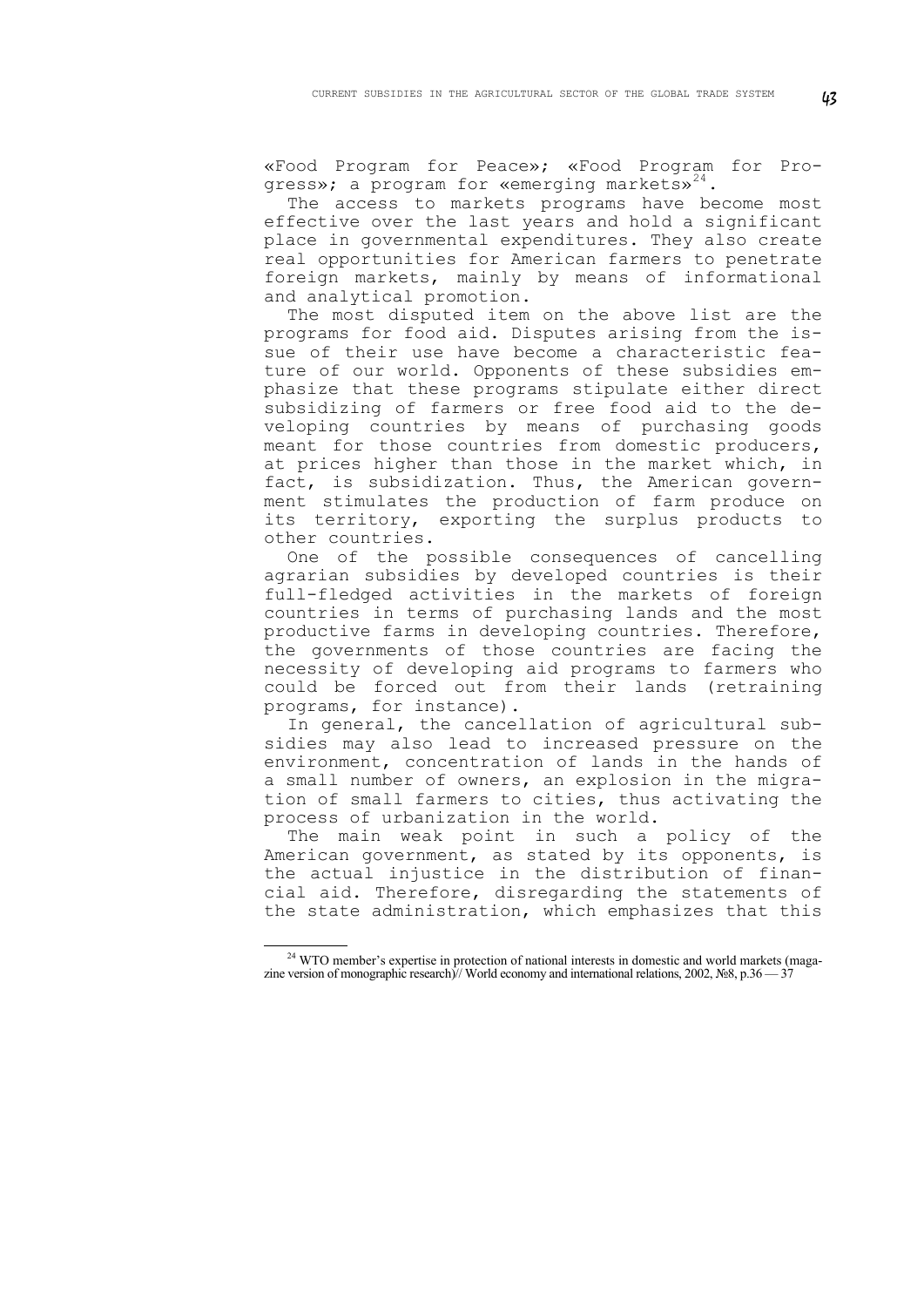policy is mostly aimed at maintaining a proper level of national security and supporting small farms, the lion's share of subsidies, in practice, flow to large farms (17 % of all farms), which provide for 80 % of the total agricultural production in the U.S. Farms with US\$ 500,000.00 annual sales volume constitute only 4 % of agricultural enterprises, produce 50 % of farm produce and are the actual beneficiaries of the American model of agricultural support. In 2000. 57,500 farms received subsidies in the amount of more than US\$ 100,000.00 each, and 154 farms — more than US\$ 1 million. Over 1996–2000, the Tyler Farms company received US\$ 23.8 million, for which it had create 66 legal entities<sup>[25](#page-11-0)</sup> $\kappa$ .

Let us take a closer look at the programs for ag-ricultural subsidization in the U.S. (Table 1)<sup>[26](#page-11-1)</sup>.

| Program & item                                  | 2000 | 2001    | 2002   | 2003         | 2004           |
|-------------------------------------------------|------|---------|--------|--------------|----------------|
| Agricultural mana-<br>gerial assistance         |      | 1376    | 2984   | 2864         | 1185           |
| Quality loss                                    |      | 52 478  | 96 956 | 81           | 76             |
| Seeds of oil cul-<br>tures                      |      | 422 392 | 209    | $\mathbf{1}$ | $\mathbf{1}$   |
| WAMLAP III                                      |      | 16 442  | 343    | 5            | $\overline{0}$ |
| Marketing aid, pea-<br>nut                      |      | 53911   | 14     |              | $\mathbf{0}$   |
| Tobacco                                         |      | 128259  | 71     |              | $\Omega$       |
| AMLAP                                           |      | 95079   |        |              | $\Omega$       |
| Losses of citrus<br>cultures in Cali-<br>fornia |      | 2154    |        |              | $\Omega$       |
| Wool and mohair                                 | 7424 | 2838    |        |              | $\Omega$       |

#### **Table 1. Farm Service Agency Programs\* for payments to producers, as per program and item, in 2000—2004, in US\$ thousands**

<span id="page-11-1"></span><span id="page-11-0"></span><sup>25</sup> http://www.prompolit.ru/146870 Alexander Kuryayev. Crisis of GATT system/WTO Based on information of the United States Department of agriculture official web-site http://www.usda.gov.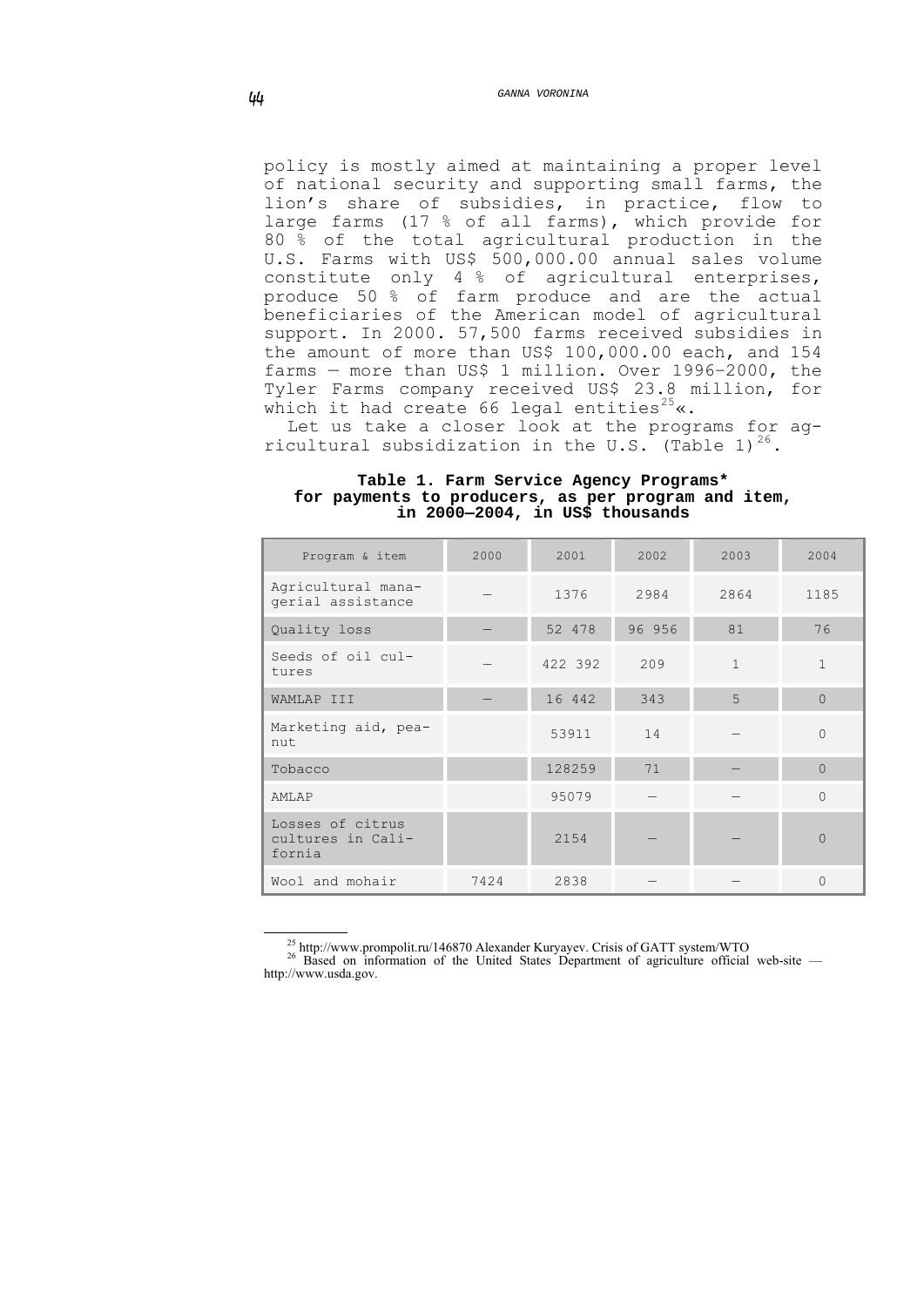| Program & item                                   | 2000       | 2001       | 2002      | 2003                                                   | 2004      |  |
|--------------------------------------------------|------------|------------|-----------|--------------------------------------------------------|-----------|--|
| Canned produce                                   | 60 627     | 31 183     | 38 869    | 32 067                                                 | 24 015    |  |
| Improvement in en-<br>vironmental quality        | 95 516     | 97 079     | 58458     | 331                                                    | 324       |  |
| Animal breeding by<br>Indians                    | 5334       | 885        |           |                                                        | $\Omega$  |  |
| Potato                                           |            | 11327      |           |                                                        | $\Omega$  |  |
| Countercyclical<br>programs                      |            |            | 570 512   | 9 002 616                                              | 6 502 679 |  |
| Profit loss, dairy<br>products                   |            |            | 336 903   | 877 229                                                | 204 108   |  |
| Countervailing pay-<br>ments, animal<br>breeding |            |            | 836 063   | 272 521                                                | 468       |  |
| Access to markets                                |            |            | 98 727    | 98 906                                                 | 128 568   |  |
| Sugar cane                                       |            |            |           | 521 721                                                | $\Omega$  |  |
| Winter wheat                                     |            |            |           | 3535                                                   | 6317      |  |
| Cattle feedstuff                                 |            |            | 6         |                                                        | $\Omega$  |  |
| Countervailing pay-<br>ments, bird flu           |            |            | 31 420    | 22 014                                                 | $\Omega$  |  |
| Other programs                                   | 22 918 546 | 20 075 439 | 9 293 665 | 5 343 147                                              | 5 713 546 |  |
| Total cost of all<br>programs<br>27              |            |            |           | 23 087 447 20 990 842 11 365 194 16 177 044 12 581 287 |           |  |



<span id="page-12-0"></span> $\frac{27}{27}$  Based on information of the Environmental Working Group official web-site http://www.ewg.org/farm/region.php?fips=00000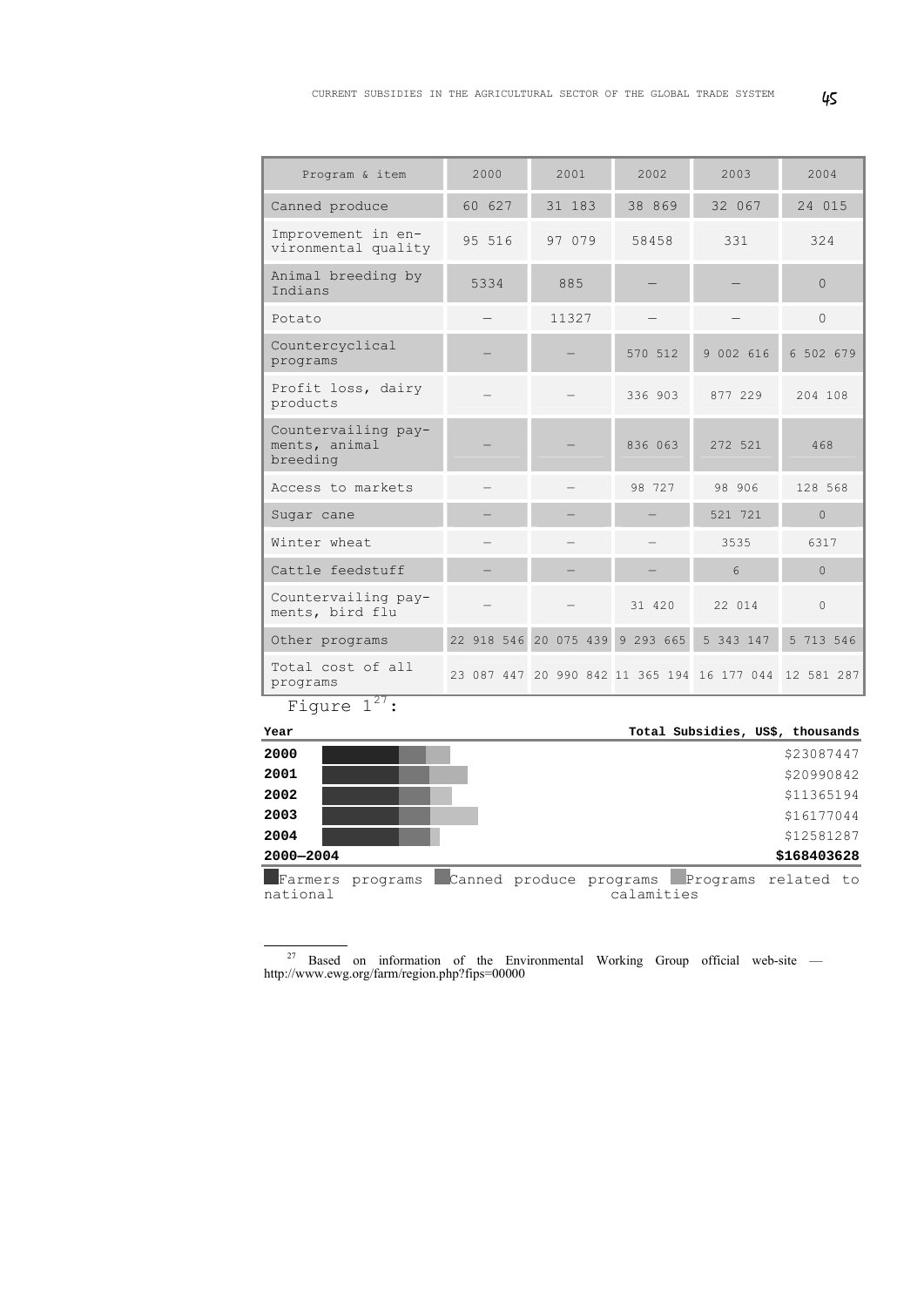As is evident from Figure 1, farm subsidy programs were the largest throughout 2000 to 2004 were farm subsidy programs aimed at producing certain agricultural products, among which the largest recipients of state funds were producers of corn, wool, soybeans and grain cultures which are traditionally considered the dominant farm produce in the U.S.<br>Elimination of different

kinds of protectionist<br>cluding subsidies, will measures in agriculture, including subsidies, promote the development of the majority of less developed countries since the huge markets of the developed countries will be opened to them for their exports. Nonetheless, one should not forget about the other possible side of the elimination of agricultural subsidies — the probability of price increases for farm produce which in its turn may negatively influence the developing countries that import foodstuff. According to some experts' forecast over the period of the next ten years prices for foodstuffs may rise by 5 %. On the other hand, the price increase may stimulate investments to this industry since potential investors will have a chance to obtain larger profits. As an example of the apparent change in the world trade structure resulting from the essential liberalization one can cite countries joining free trade zones. For example, after accession of Spain and Portugal to the EU in 1986 and Mexico's accession to the North Atlantic Free Trade Agreement (NAFTA) the dairy exports of these countries increased considerably.

# **Coalitions of WTO members at negotiations on Agricultural Subsidies**

At the present stage of its development, the WTO has 150 members, countries and tax territories, the majority of which are developing and least developed nations. Thus, it is quite obvious that in order to adequately present the interests of one's own state at this world forum the countries tend to unite in certain coalitions. Such informal groupings help countries stand up for their mutual interests which otherwise are very difficult to promoted on one's own. Different groups of countries exist — those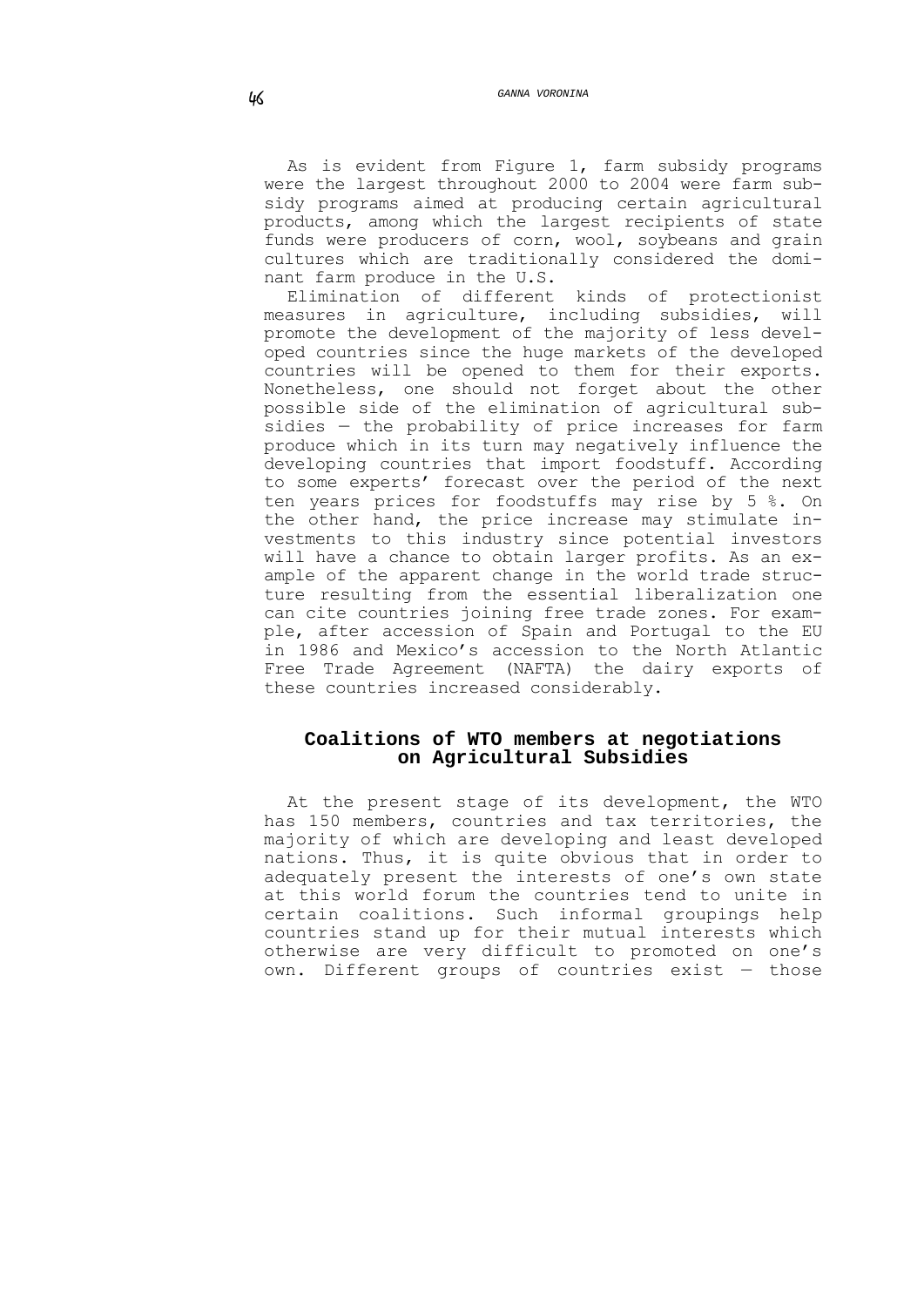concerned with a limited range of issues (trading in goods, services), and also those interested in most of the issues that are brought to discussion.

The main informal although most active group which is concerned with the questions of agricultural support and consists of WTO members is the so called Cairns Group. It was created in 1986 at the Ministerial Meeting in Cairns, Australia and unites 18 agricultural exporting countries among which are:<br>Australia, Argentina, Bolivia, Brazil, Canada, Australia, Argentina, Bolivia, Brazil, Canada, Chile, Colombia, Costa Rica, Guatemala, Indonesia, Malaysia, New Zealand, Paraguay, the Philippines, South Africa, Thailand, and Uruguay<sup>[28](#page-14-0)</sup>. The group calls for radical and total liberalization of international agricultural trade by means of cuts on import tariffs, the elimination of export subsidies, the cancellation of tariff quotas and limits to the domestic support of national producers in the agricultural sphere. One of the most active members in this group is Australia. This country has decreased its own practice of subsidizing agricultural production and now demands this same step from other countries in order to create equal rights and opportunities for agricultural producers in the whole world, and thus establish a free market environment. This grouping involves both developed and developing countries from five different continents. The aggregate share of these countries in the world agricultural export is  $24.5 \text{ }$   $\frac{29}{3}$  $\frac{29}{3}$  $\frac{29}{3}$ .

1

<span id="page-14-1"></span><span id="page-14-0"></span><sup>&</sup>lt;sup>28</sup> Based on information from «Export Opportunities of Russia» search system-<br>http://www.exportsupport.ru/law.tv?n\$docid=194334

The Cairns Group official web-site — http://www.cairnsgroup.org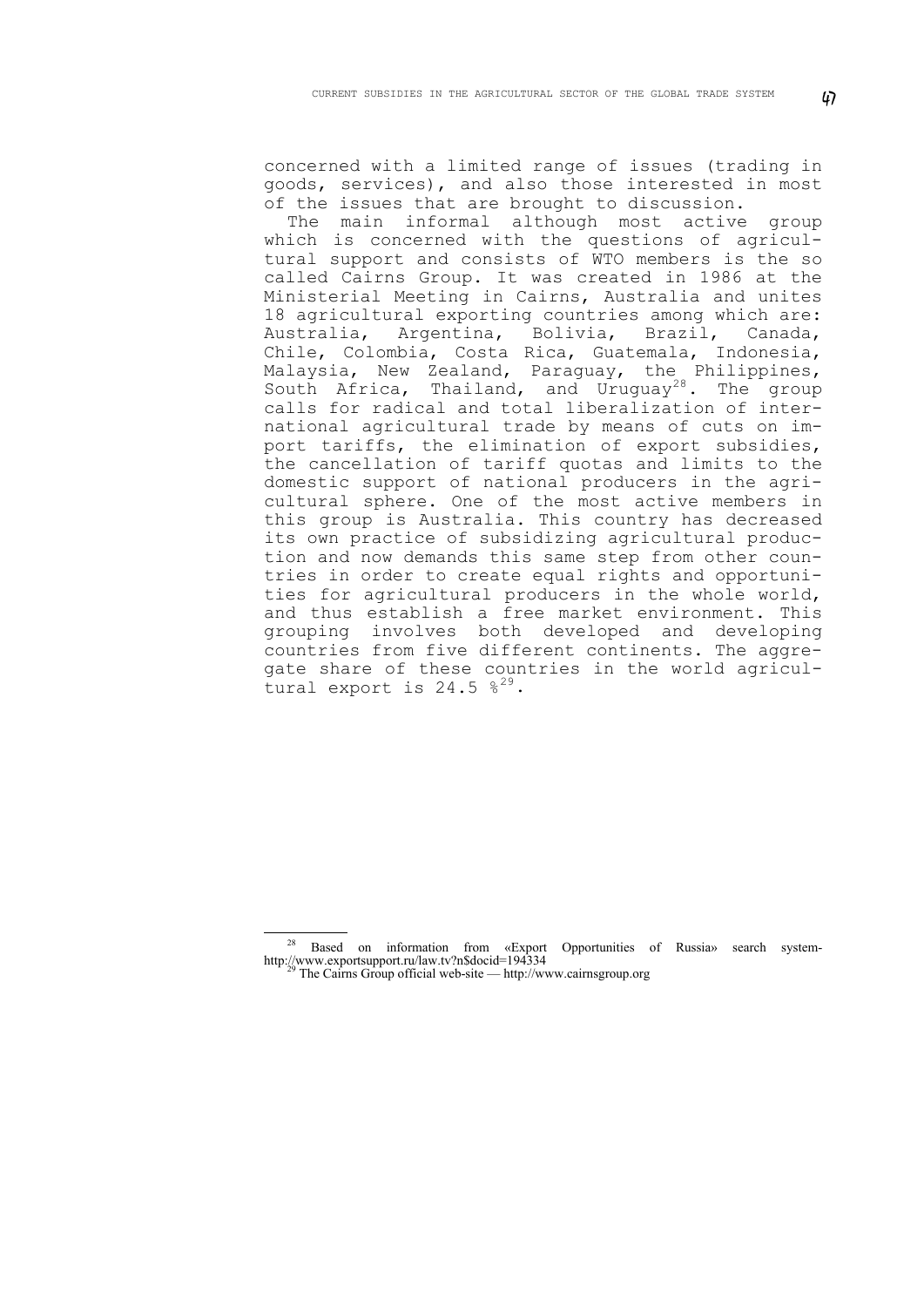| Country<br>(group<br>of countries) | Share<br>of agriculture<br>in GDP $(%)$ ,<br>2004 | Share of agri-<br>culture in total<br>exports $(\frac{6}{6})$ ,<br>2004 | Share in the world<br>agricultural exports<br>$($ $)$ , 2004 |
|------------------------------------|---------------------------------------------------|-------------------------------------------------------------------------|--------------------------------------------------------------|
| Cairns<br>Group                    | 6.0                                               | 18.9                                                                    | 24.5                                                         |
| EU                                 | 2.0                                               | 6.5                                                                     | 10.0                                                         |
| Japan                              | 1.0                                               | 1.0                                                                     | 0.7                                                          |
| U.S.                               | 1.2                                               | 9.7                                                                     | 10.2                                                         |
| Global to-<br>tal                  | 4.0                                               | 8.6                                                                     | 100                                                          |

#### **Table 2: Cairns Group and leading national economies,**  share in the world agricultural exports, 2004

One other group which is calling for the further liberalization of agricultural trade is the Group of 22 (G-22) — consisting of 22 developing countries among which the most prominent are Brazil and India. Other members of the group are such countries as China, Egypt, Pakistan, Argentina, Mexico, Venezuela, Chile, Uruguay, Cuba, Paraguay, Bolivia, Thailand, Indonesia, the Philippines, Tanzania, South Africa, Zimbabwe, and Nigeria. The coalition was formed during the Ministerial Conference in Cancun in  $2003^{31}$  $2003^{31}$  $2003^{31}$ . This group supports the cancellation of agricultural subsidies but demands special treatment of developing countries and the least developed countries. They have worked out a special formula for reducing state agricultural support. According to this formula, countries where total support exceeds the amount of US\$ 60 billion have to cut it by 80 %, countries with total support of US\$ 10 to 60 billion  $-$  by 75  $\frac{8}{16}$  and those with less than US\$ 10 billion – by 70  $\frac{1}{8}$ <sup>[32](#page-15-2)</sup>. Also, the G-22 members proposed a differentiated approach to the reduction of AMS with regard to «amber box» measures. Their demands could be illustrated in the following table:

<span id="page-15-2"></span><span id="page-15-1"></span><span id="page-15-0"></span><sup>&</sup>lt;sup>30</sup> Based on the Cairns Group official web-site — http://www.cairnsgroup.org<br>
<sup>31</sup> http://wto-consulting.ru/index.php?fuseaction=forum&mid=56&page=1<br>
<sup>32</sup> G20 Proposals on Agriculture (Market Access, Domestic Support) Ma Network //http://www.globalpolicy.org/socecon/bwi-wto/wto/2005/1310domestic.htm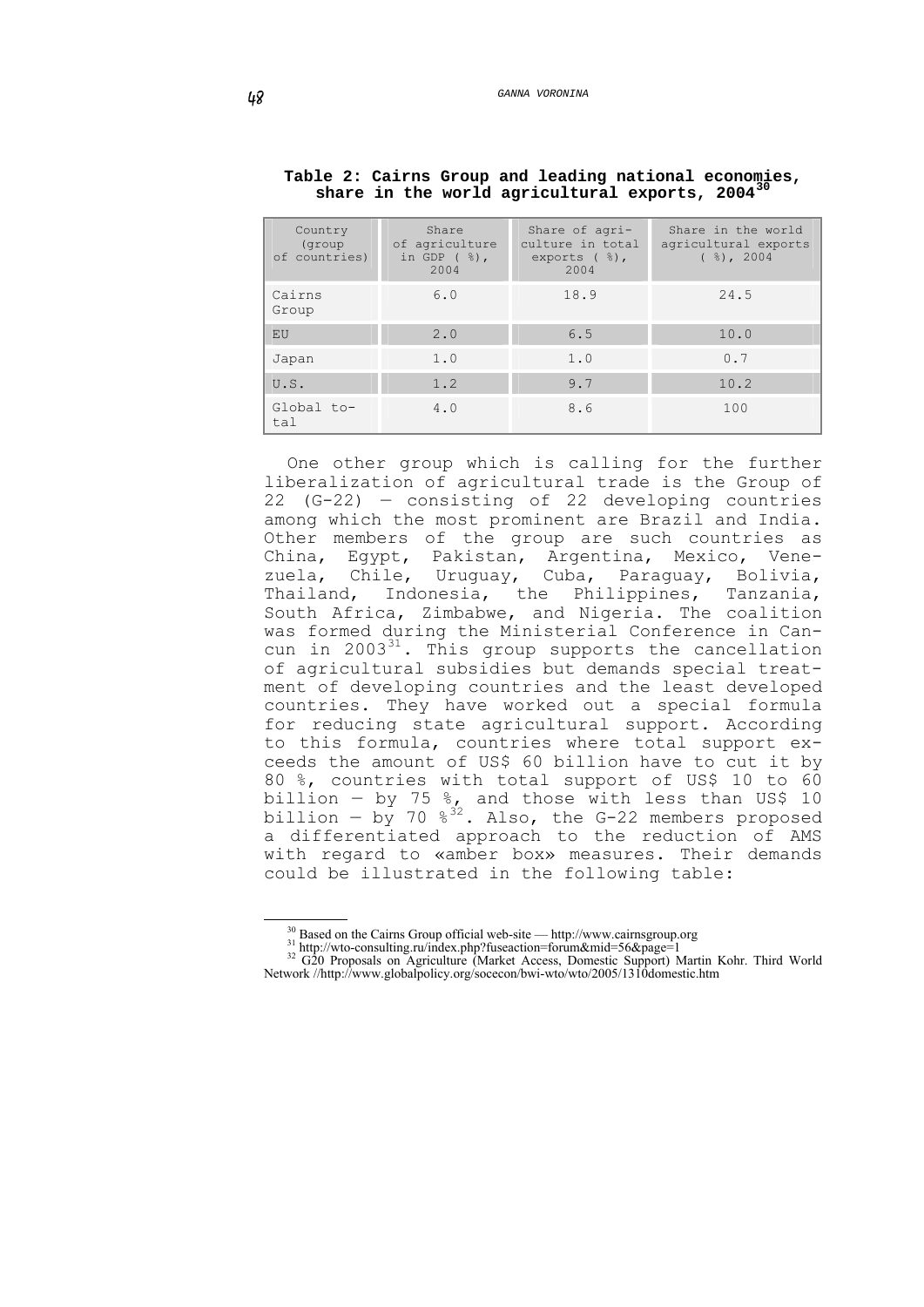**Table 3. Proposed reduction of AMS** 

| AMS sum, US \$, billion | Reduction, % |  |  |  |  |
|-------------------------|--------------|--|--|--|--|
| More than 25            | 80 %         |  |  |  |  |
| $15 - 25$               | 70%          |  |  |  |  |
| $0 - 15$                | 60 %         |  |  |  |  |

Other informal groupings in the framework of the WTO should also be mentioned here — although they are not engaged solely in the decision making process with relation to agriculture, but rather play a notable role in multilateral negotiations particularly on the issues concerning the agrarian sector. The most outstanding among them are:

«Five Interested Parties» (FIPs): U.S., EU, India, Brazil and Australia;

«Quad» : traditional group of the four most developed countries such as: U.S., EU, Canada, Japan; «New Quad»: U.S., EU, India and Brazil;

«Group 10» (G-10): Japan, Switzerland, Korea, Bulgaria, Israel, Iceland, Norway, Taipei, Mauritius, Lichtenstein. At the initiative of this group some «non-trade aspects» were included on the agenda of negotiations on agriculture, including protection of the environment, landscapes, and traditional liv-ing conditions in rural areas<sup>[33](#page-16-0)</sup>.

The activities of these groups are different but, since their influence on the general functioning of WTO is quite substantial, it would be reasonable to observe their activities and to consider their possible reaction to the initiatives of different countries and groupings.

## **Perspectives on the liberalization of agricultural trade within the WTO**

As a result of the regular rounds of multilateral trade negotiations within the framework of the WTO which were held in 2005 in Hong Kong, the members of

<span id="page-16-0"></span> <sup>33</sup> Based on information from http://wto-consulting.ru/index.php?fuseaction= forum&mid= 56&page=1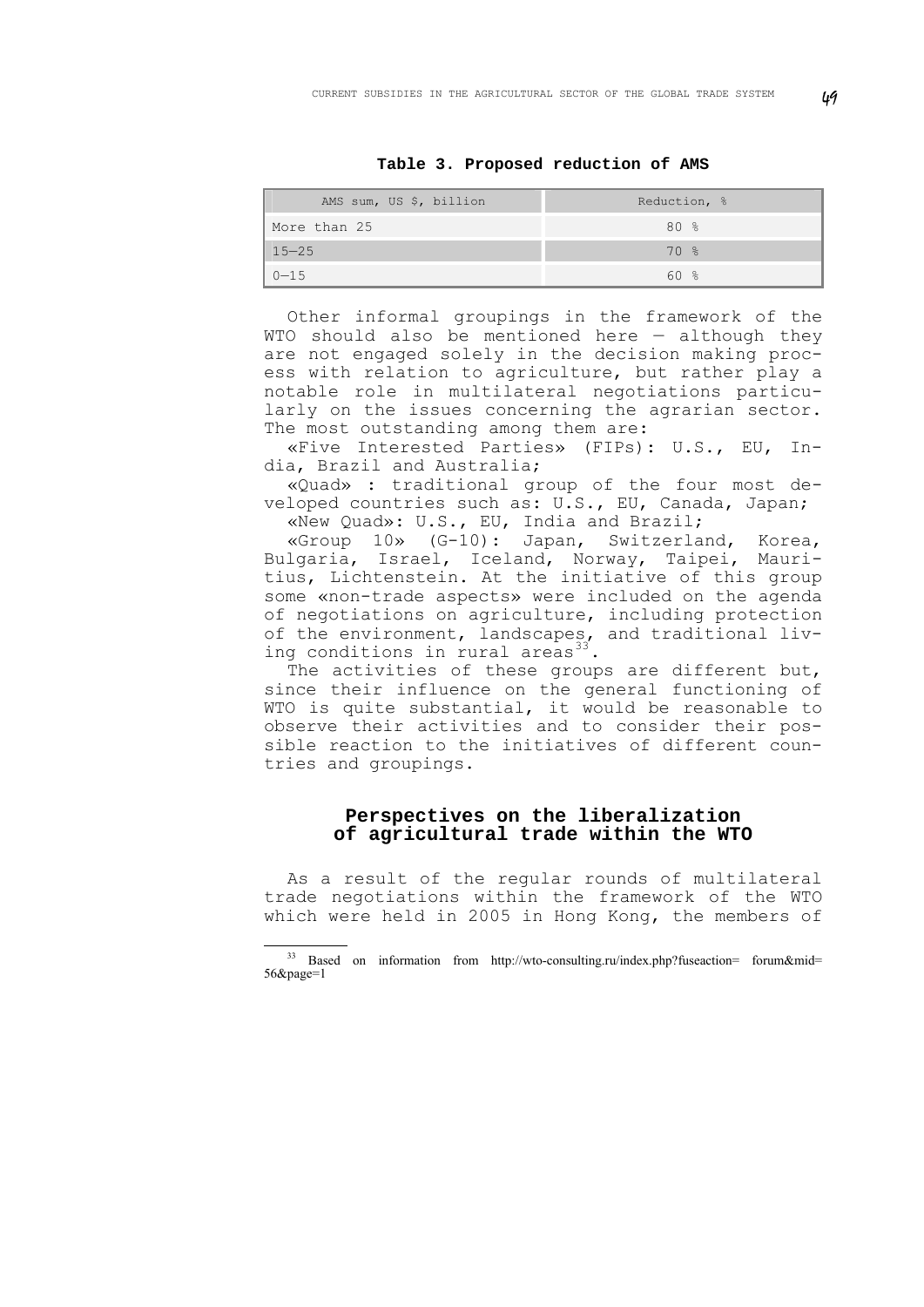this international organization signed a declaration which demands the elimination of export subsidies for agricultural goods by 2013. Originally the developing countries insisted on 2010 but the EU, accounting for about 90 % of such financing, agreed to sign the declaration if the year was changed to 2013<sup>[34](#page-17-0)</sup>. The declaration also provides for food aid. For instance, the relevant chapter states that any rules established during negotiations in the WTO must not impede the receipt of foodstuffs by people who are starving or in dire straights, but must eliminate commercial displacement by way of a free transfer of surplus of  $q$ oods<sup>[35](#page-17-1)</sup>. Representatives of the EU demand the restriction of such aid to its monetary value, whereas the U.S., which actively uses different food programs to sell the surplus of their farm produce and maintain high prices for this produce in the domestic market, expressly object to the EU's initiative.

#### **Ukrainian agricultural support measures**

Firstly, agriculture plays quite a significant role in Ukraine's economy. This could be explained both by a number of factors related to the historical development of the country and the availability of such a substantial resource potential. A peculiar feature of the Ukrainian agrarian sector is the considerable amount of people engaged in it  $-$  approximately 20 %, whereas this index in developed countries constitutes about  $3-4\,8^{36}$  $3-4\,8^{36}$  $3-4\,8^{36}$ . Such a difference in value, unfortunately, does not favour Ukraine and may characterise the industry with low productivity and excessive human resources.

The history of the development of agricultural support measures applied by Ukraine goes back to 1990, although most relevant measures have been used

1

 $34$  The agreement reached some progress at WTO negotiations // http://usinfo.state.gov/russian/ Ar-

<span id="page-17-2"></span><span id="page-17-1"></span><span id="page-17-0"></span><sup>&</sup>lt;sup>35</sup> ibid. 36 Okhlopkov, A. Unprofitableness of Agriculture — A Deliberate Business Strategy of the Industrial 36 Okhlopkov, A. Unprofitableness of Agriculture — A Deliberate Business Strategy of the Industrial Lobby/ Mirror of the Week — electronic version of the article -http://www.zn.kiev.ua/ nn/show/446/38745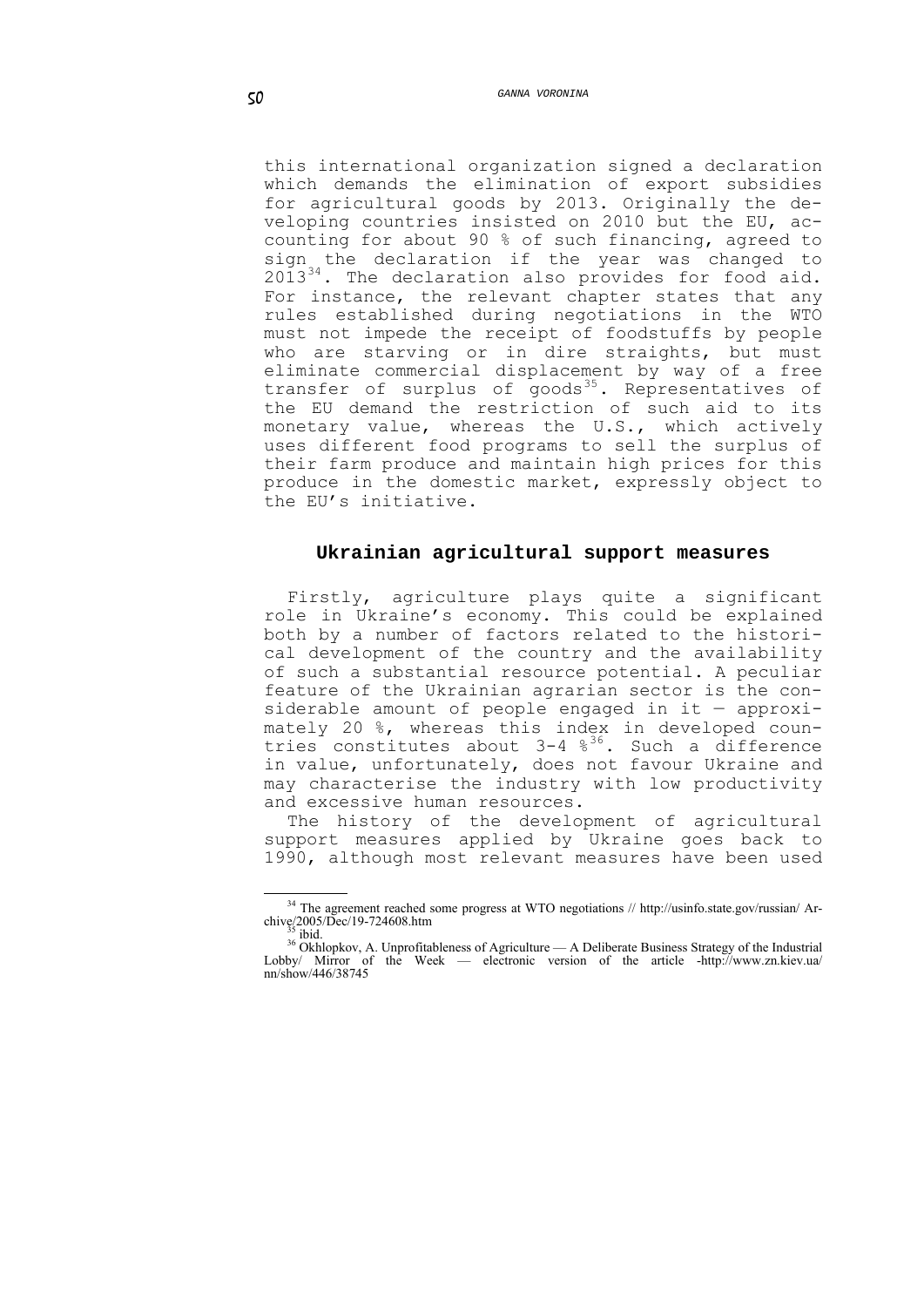by the government since 1998. The agrarian sector in Ukraine has since become a major recipient of state subsidies. Statistics show a reduction in subsidies in percentage of GDP; on the other hand the amount of subsidies in absolute values has been increasing (see Figure 2) $37$ .



Fig 2. Subsidies to agriculture in Ukraine, 1998–2004, UAH, million

One interesting peculiarity of government subsidy measures is that a considerable part of those payments never reach the target recipients. According to the State Committee for Statistics, almost 36 % of annually declared subsidies were never granted over the period of 2001–2003.

The state support of agriculture in Ukraine includes budget financing of programs and measures aimed at the development of the industry, privileged taxation, partial compensation for interest rates for credits in commercial banks, and writing off bad debts to budget and social funds. Budget funds are needed for maintaining the restoration of agriculture on the one hand, and for deterring the inflation processes and protecting the interests of agricultural consumers on the other.

The following support measures for farmers are practiced in Ukraine: development programs for plant

<span id="page-18-0"></span><sup>&</sup>lt;sup>37</sup> Report: Agricultural subsidies: Analysis of the existing legislation in Ukraine as per compliance with the WTO agreements. B. Spinhua, K. Shkurupiy, O. Ustenko/Ukrainian — European consultative center on legislative issues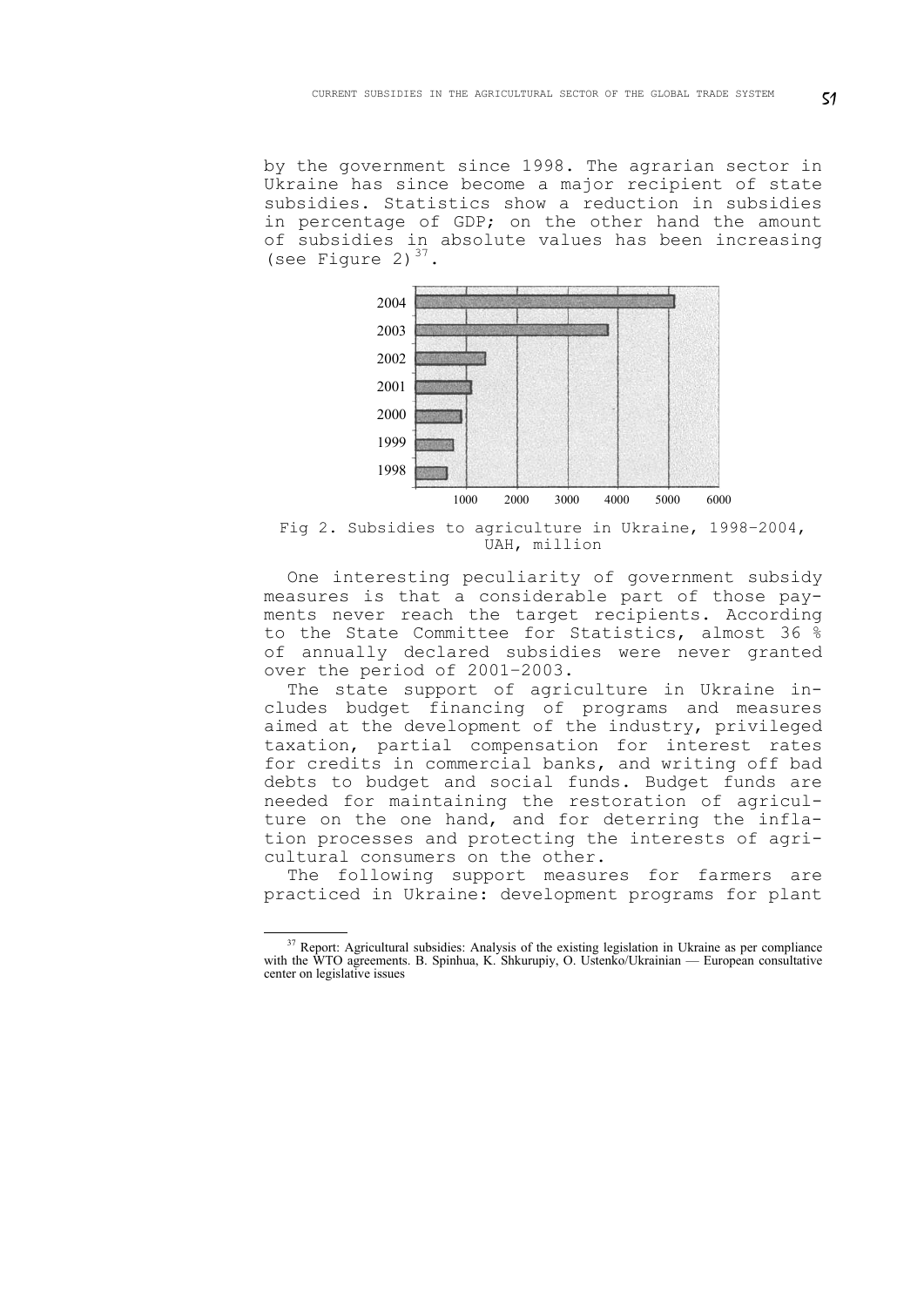cultivation; cattle and animal breeding; fishery development; gardening support; social sector and agrarian science development; village infrastruc-ture; and machinery producers' support<sup>[38](#page-19-0)</sup>.

The development programs for plant cultivation has the largest share - almost 16 % of the total volume. Expenditures in the amount of about UAH 50 million are budgeted for the development of animal and plant breeding. Some of these programs are quite stable and average up to  $25 - 30$  % of the total sup-port volume<sup>[39](#page-19-1)</sup>.<br>In general

the volumes and measures of the Ukrainian agriculture can be illustrated in the following table:

#### **Table 4. Distribution of funds from the Ministry of Agrarian Policy, pursuant to the State Budget of Ukraine in accordance with WTO rules[40](#page-19-2)**

|                                                                                  | 2004              |              | 2005                                                                                                   |                           | 2006              |      |
|----------------------------------------------------------------------------------|-------------------|--------------|--------------------------------------------------------------------------------------------------------|---------------------------|-------------------|------|
|                                                                                  | $\approx$         | UAH,<br>lion | $min -$ %                                                                                              | UAH,<br>$min -$ %<br>lion |                   |      |
| Budget of the Ministry of<br>Agrarian Policy                                     | 2952.<br>-1       |              | 5175.1                                                                                                 |                           | 5817.<br>$\Omega$ |      |
| Budget of the Ministry of<br>Agrarian Policy - Compensa-<br>tion to Pension Fund |                   |              | $\begin{array}{rrrrrr} 2952. & 100. & 3967.7 & 100. & 4221. & 100. \\ & 1 & 0 & 0 & 1 & 0 \end{array}$ |                           |                   |      |
| Amber box:                                                                       | 1070.<br>$\Delta$ |              | 36.3 1563.8 39.4                                                                                       |                           | 1474.<br>5        | 34.9 |
| Reduction of Commercial<br>banks credit costs                                    |                   |              | 141.5 4.8 350.0 8.8 500.0 11.6                                                                         |                           |                   |      |
| Financial support of farms                                                       | 5.1               | 0.2          | 27.3                                                                                                   | 0.7                       | 28.0              | 0.7  |
| Financial support of animal<br>and plant breeding                                |                   |              | 421.0 14.3 689.5 17.4 639.5 15.1                                                                       |                           |                   |      |
| Laying of new orchards,<br>vineyards, berry and hop<br>plantations               | $109 - 1$         | 3.7          | 175.0                                                                                                  | 4.4                       | 185.0             | 4.4  |

<sup>38</sup> Report: Agricultural subsidies: Analysis of the existing legislation in Ukraine as per compliance with the WTO agreements. B. Spinhua, K. Shkurupiy, O. Ustenko/Ukrainian — European consultative center on legislative issues

<span id="page-19-2"></span><span id="page-19-1"></span><span id="page-19-0"></span> $\frac{39}{40}$  Report of O. Nivyevsky. Disbursements for agriculture and the WTO. Institute for economic research and counseling.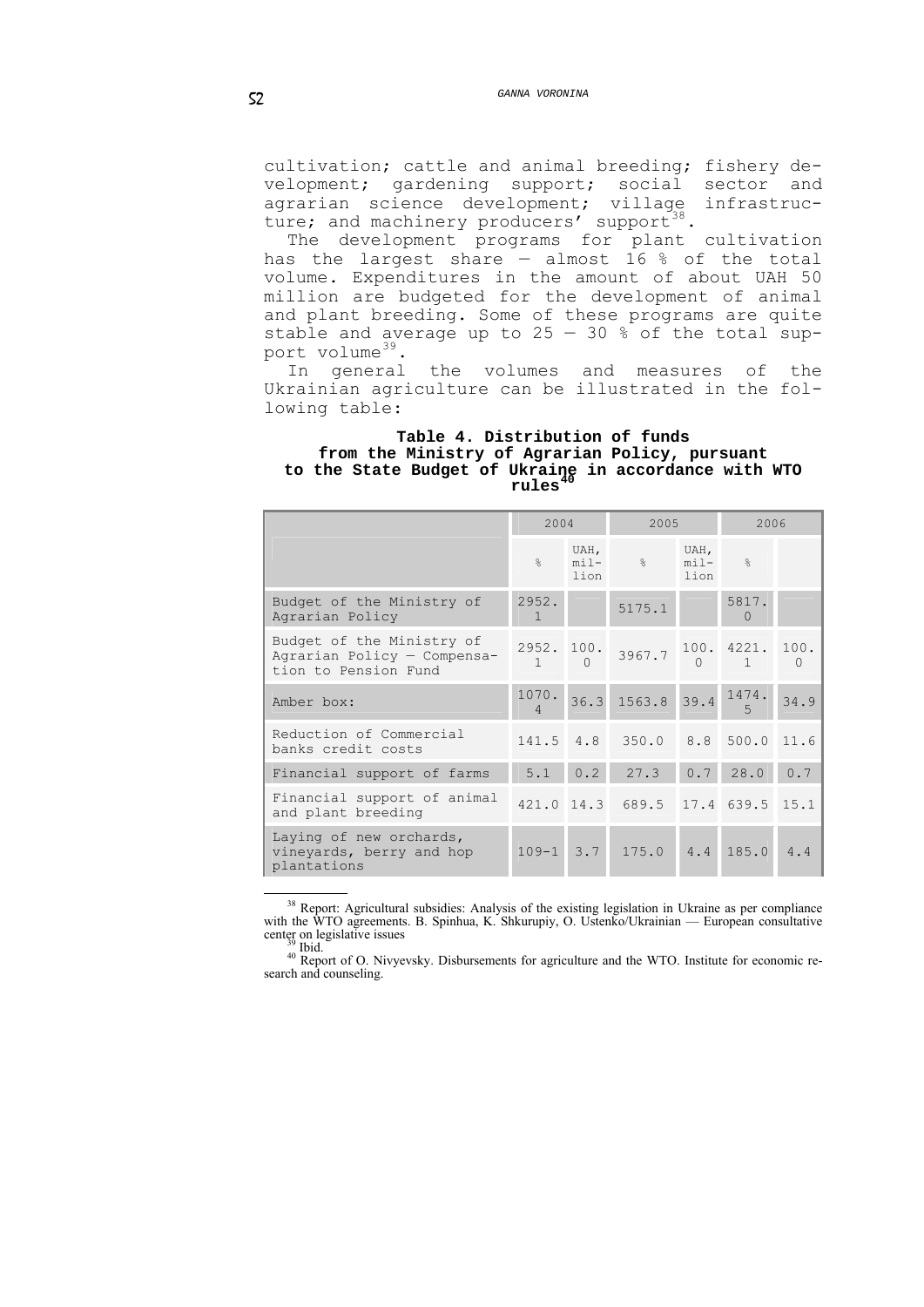|                                                                                                                                                                                           | 2004       |                          | 2005   |                          | 2006                  |       |
|-------------------------------------------------------------------------------------------------------------------------------------------------------------------------------------------|------------|--------------------------|--------|--------------------------|-----------------------|-------|
|                                                                                                                                                                                           | $\approx$  | UAH,<br>$min1 -$<br>lion | g<br>o | UAH,<br>$min1 -$<br>lion | $\frac{6}{10}$        |       |
| Partial compensation for<br>machinery and mineral fer-<br>tilizer cost                                                                                                                    | 393.7 13.3 |                          | 270.0  | 6.8                      | 102.0                 | 2.4   |
| Financial support for the<br>development of dairy facto-<br>ries                                                                                                                          | 0.0        | 0.0                      | 10.0   | 0.3                      | 0.0                   | 0.0   |
| Agrarian Fund                                                                                                                                                                             | 0.0        | 0.0                      | 42.0   | 1.1                      | 20.0                  | 0.5   |
| Green box                                                                                                                                                                                 | 1677.<br>8 | 56.8                     | 2252.6 | 56.8                     | 2576.<br>$\mathbf{1}$ | 61.0  |
| Research and development,<br>creation of scientific pro-<br>grams for certain catego-<br>ries of products                                                                                 | 61.8       | 2.1                      | 113.0  | 2.8                      | 134.6                 | 3.2   |
| Protection against pests<br>and diseases                                                                                                                                                  | 86.3       | 2.9                      | 131.4  | 3.3                      | 136.0                 | 3.2   |
| Selection in animal and<br>plant breeding                                                                                                                                                 | 152.7      | 5.2                      | 224.0  | 5.6                      | 224.0                 | 5.3   |
| Broadening of experience<br>and consultative services                                                                                                                                     | 7.9        | 0.3                      | 16.3   | 0.4                      | 38.0                  | $0.5$ |
| Services in general inspec-<br>tion and inspection of cer-<br>tain types of products for<br>their compliance with<br>health preservation norms,<br>safety, quality level and<br>standards | 606.9 20.6 |                          | 737.9  |                          | $18.6$ 893,1          | 21.2  |
| Training, retraining, and<br>postgraduate courses for<br>specialists and workers in<br>production and social<br>spheres in villages                                                       | 603.1 20.4 |                          | 881.5  | 22.2                     | 1005.<br>$\Delta$     | 23.8  |
| Land reform                                                                                                                                                                               | 1.8        | 0.1                      | 5.0    | 0.1                      | 5.0                   | 0.1   |
| Infrastructure development<br>in villages                                                                                                                                                 | 15.6       | 0.5                      | 17.0   | 0.4                      | 17.0                  | 0.4   |
| Environmental protection                                                                                                                                                                  | 24.4       | 0.8                      | 26, 5  | 0.7                      | 29,0                  | 0.7   |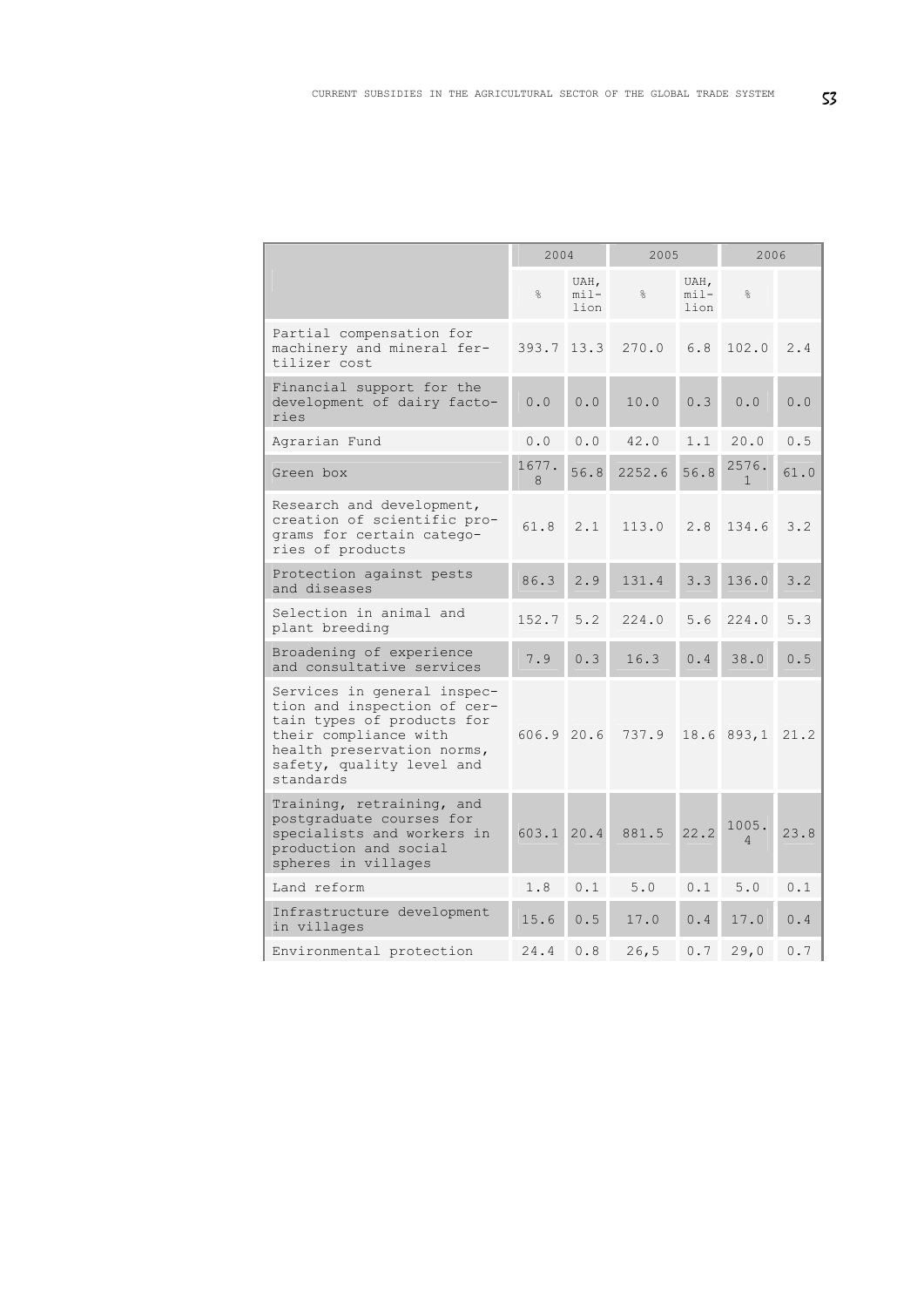|                                                          | 2004       |              | 2005                        |              | 2006 |     |
|----------------------------------------------------------|------------|--------------|-----------------------------|--------------|------|-----|
|                                                          | $\approx$  | UAH,<br>lion | $mil -$ % $mil -$ %         | UAH,<br>lion |      |     |
| Programs for income insur-<br>ance                       |            |              | $0.0$ 0.0 54.0 1.4 54.0 1.3 |              |      |     |
| Creation of state reserves<br>to provide for food safety |            |              | 50.0 1.7 25.9 0.7 20.0      |              |      | 0.5 |
| Disaster assistance                                      | $67.3$ 2.3 |              | 20.0                        | 0.5          | 20.0 | 0.5 |

Based on this Table, one can conclude that a positive tendency is observed in Ukraine regarding an increase in measures attributed by the WTO Agreements to the so-called «green box». This tendency is apparent both in relative (from 56.8 % of the total volume of agrarian subsidies in 2004 to 61 % in the 2006 budget) and absolute terms — UAH 1,667.8 million in 2004 and UAH 2,576.1 million in 2006. Above all, in accordance to pre-planned measures, part of the «amber box» subsidies must decrease throughout 2006 which corresponds to the world trends of a decline in this type of measure.

In order to implement a comprehensive program of agricultural support in Ukraine the Law of Ukraine «On State Support of Agriculture in Ukraine» was adopted in 2004. The Law identifies the basis of the state policy in budget, credit, price, insurance, regulatory and other spheres of state management in terms of stimulating agricultural production and agrarian market development, and also ensuring food safety of the population and the country on the whole. Particularly, the Law establishes the regulation of wholesale prices for certain agricultural produce by way of establishing minimum and maximum limits for purchasing prices. The essence of the state price regulating measures lies in state interventions by the Agrarian Fund in volumes that allow to set prices at a level not lower than the minimum purchasing price and not higher than maximum purchasing price. Apart from price regulation the Law envisages credit support to agricultural producers (credit subsidy) which includes a partial payment of interest for short-term and mid-term credits granted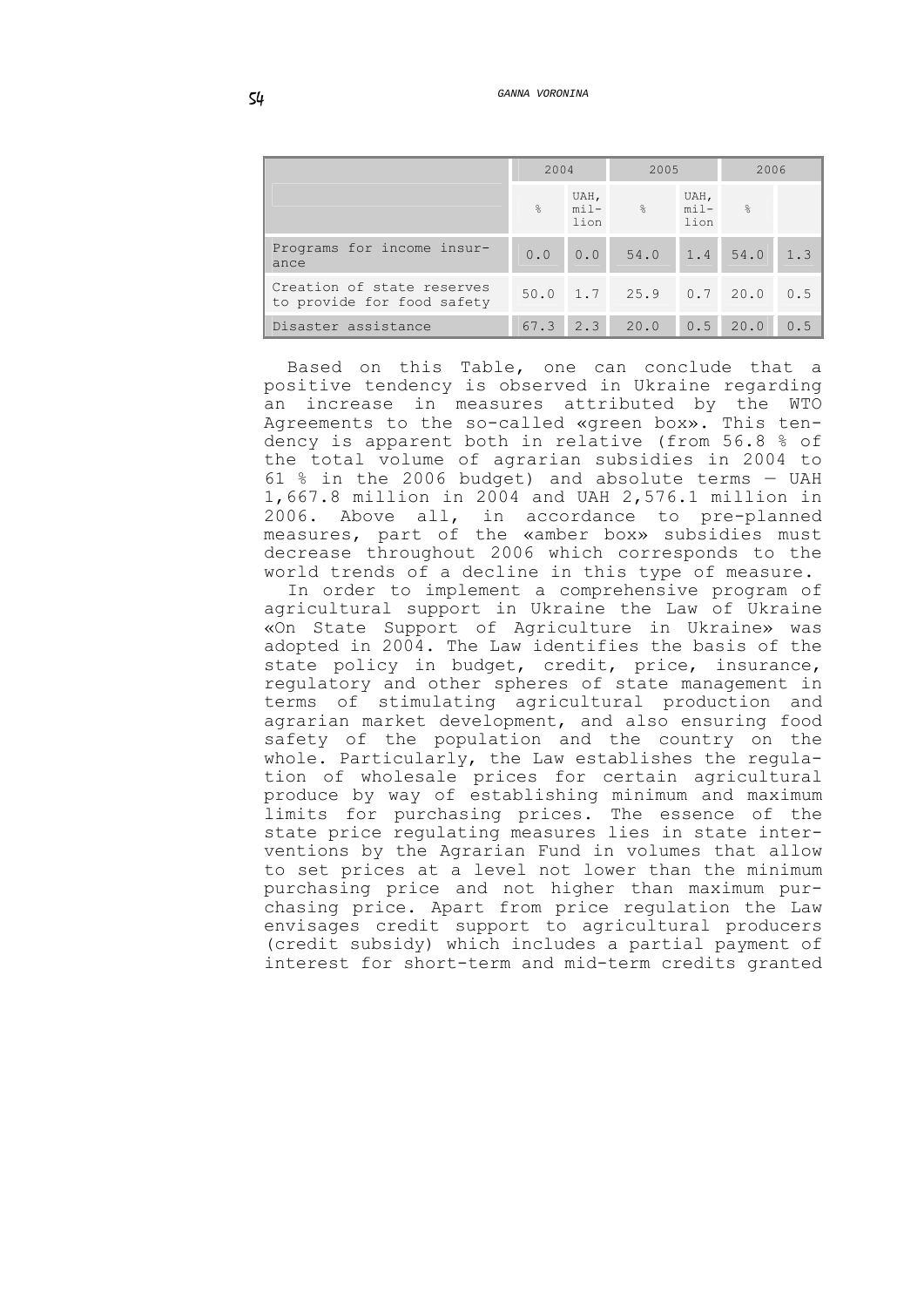by banks in the national currency. The credit subsidies are granted in amounts of up to 50 % of interest rate. It should also be mentioned that the above legislation does not contain a program for long-term credit support  $-$  more than five years  $-$  which, to our mind, is crucial for agricultural producers to fulfil material and technical re-equipment, which at the current stage serves as a prerequisite for a competitive economy. Moreover, the Law identifies the possibility of state intervention by means of temporary administrative price regulation through:

a) restriction of sales mark-up (or discount) in wholesale or retail markets for certain objects of price regulation;

b) establishing limits of profitability to cost ratio;

c) establishing non-tariff limits (quotas) for imports or exports that are subject to state price regulation.

A significant step forward is the adoption of the Law of Ukraine #5483 «On the Introduction of Changes to Some Laws of Ukraine for the Taxation of Agricultural Enterprises and Maintaining Social Standards of Its Workers» which introduces the new scheme of VAT payment and brings solution to a number of social issues like, for example, mandatory state pension insurance. In order to improve the transparency of availing grants to agricultural producers, Decree #239 of the Cabinet of Ministers, «On the Approval of the Order of Use of State Budget Funds in 2006 Allocated for Financial Support of Plant Cultivation by Means of Grants» was adopted on March 2, 2006. The Decree defined a mechanism to minimize distortions in grants' distribution resulting from abuse of power or submitting deliberately distorted information to relevant state bodies. The drawback of the existing system for subsidizing domestic producers is a *de facto* orientation of these measures towards large producers at the expense of the needs of small private farms.

It should also be mentioned that at the current phase of the negotiation process on Ukraine's accession to the WTO the country strives to gain the advantage of measures for agricultural support in the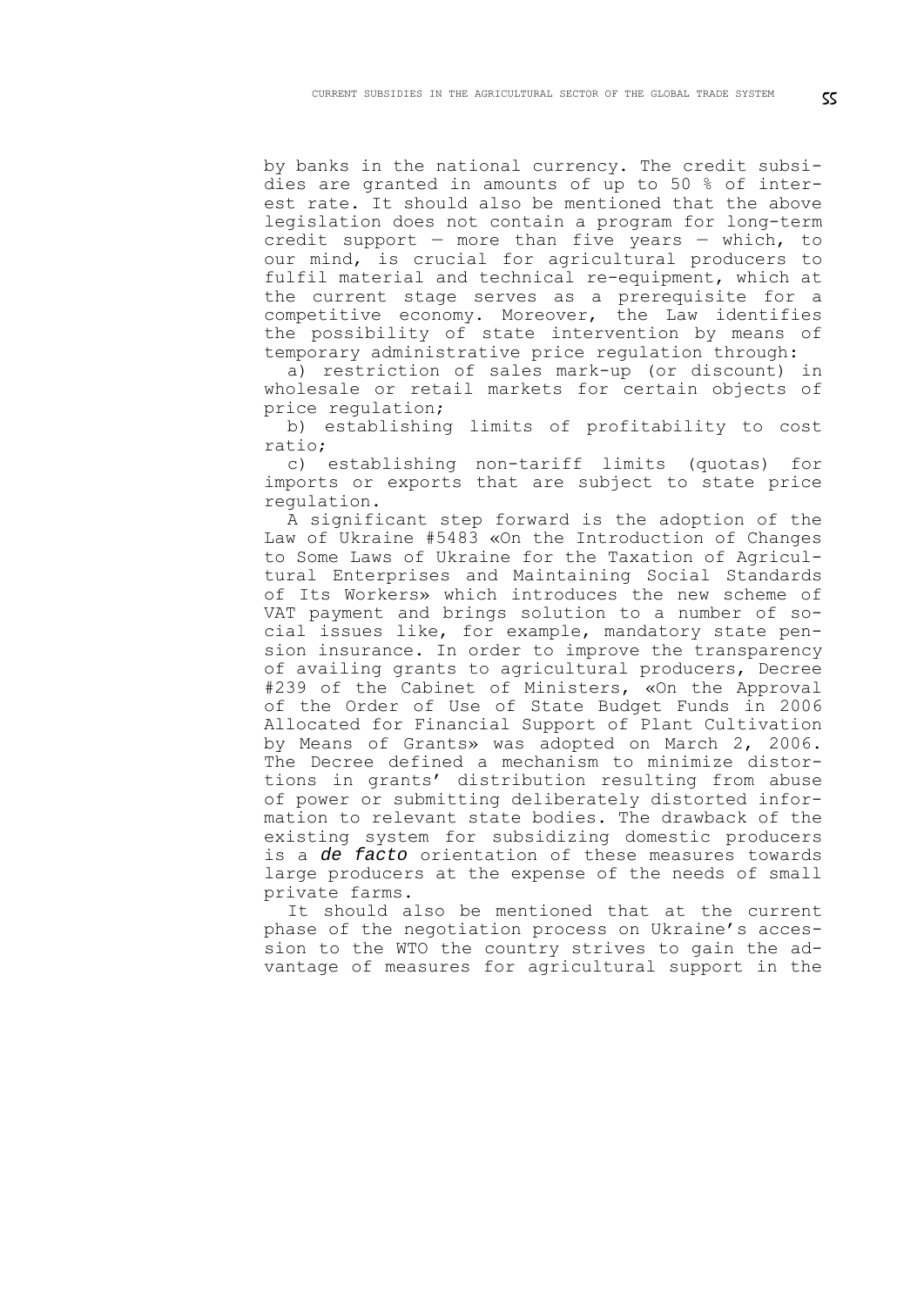amount of US \$ 1.14 billion; in other words, the predetermined measures attributed to «amber box»  $\frac{1}{2}$  could be implemented<sup>[41](#page-23-0)</sup>. Nonetheless, certain countries which are calling for a radical reduction of such measures, Australia in particular, demand that Ukraine cuts the «amber box» subsidies to US\$ 265 million which may result in the Ukrainian government's having to revise the complexity of measures aimed at agricultural support.

### **Conclusions**

For a long time there has been no global agreement governing agricultural trade and only during the Uruguay round of multilateral trade negotiations in the framework of the WTO did a document emerge which means to regulate trade issues in one of the most sensitive spheres of economics — agriculture. It has led to a situation where state measures that violate fair rules of international trade, subsidies in particular, were specifically limited alongside certain allowances of their use. Nevertheless, incompletion of the process of subsidies elimination enabled some countries to use their substantial financial resources for capturing a dominant position in the world agricultural markets.

By subsidizing their agrarian sectors, developed countries such as the U.S. and the EU can influence world agricultural prices, lowering them, thus reducing the export profits of a great number of developing countries for which financial inflows from agricultural exports appear to be one of the most important indexes that promote the development of their national economies.

In order to avoid the further proliferation of such trends in some agricultural exporting countries, developing countries have created a number of informal coalitions in the framework of the WTO with a view of promoting their interests in the arena of

<sup>&</sup>lt;sup>41</sup> Report of O. Nivyevsky. Disbursements for agriculture and the WTO. Institute for economic research and counseling

<span id="page-23-0"></span>http://www.ier.kiev.ua/Ukraine/RT/rt28092005\_present/rt\_28092005\_ukr\_nivyevskiy.pdf#search=' %D1%81%D1%96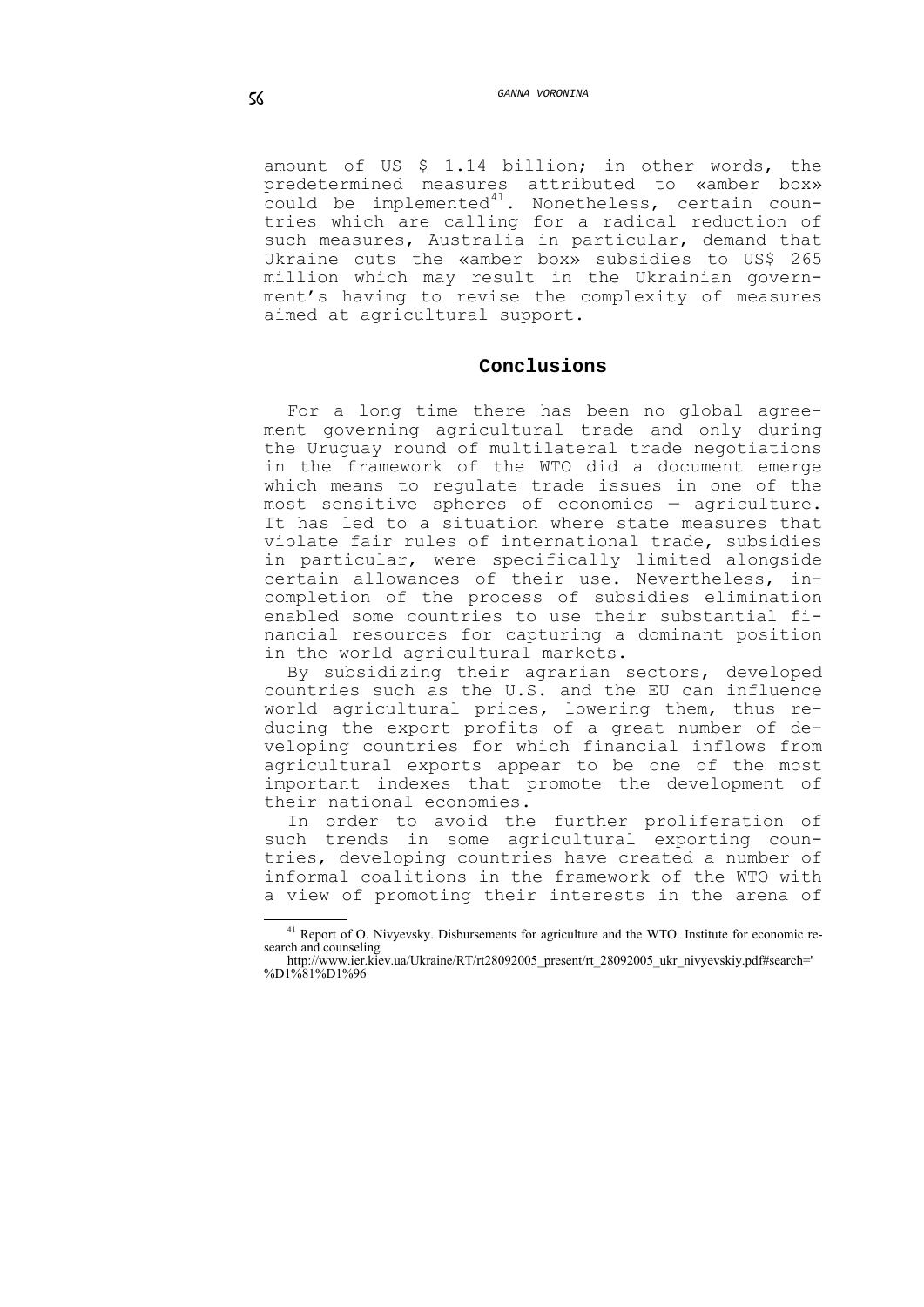international negotiations. Their demands, in the first place, concern the further liberalization of international agricultural trade and a preferential approach to the least developed countries. The Cairns Group and the G-22 belong to these groups.

Given Ukraine's aspiration for WTO accession and the importance of agriculture for this country, reforms in the support of the national agrarian sector to comply with requirements of the WTO may require a drastic decrease in «amber box» measures in Ukraine and a gradual transition to solely «green» subsidies if these rules are adopted.

Taking into account the functioning of different informal groupings within the WTO and after Ukraine acquires membership in this international organization, it would be reasonable for Ukraine to join the G-22. Having its own business lobby in this quite «young» and ambitious club, Ukraine will have the opportunity to defend its own interests against countries and organizations which pursue an active protectionist policy such as the U.S. and EU, and to increase the agricultural exports to the world market.

WTO membership does not require Ukraine to totally cancel all kinds of state support of agricultural production, thus relevant bodies of power should set the right priorities and ensure state support for those industries that have strategic importance for the food safety of the country.

To create a competitive agrarian sector in Ukraine a number of normative and institutional transformations should be accomplished:

• it is expedient to enhance the potential of perspective sectors of the world economy (for example, resuming flax production);

• diversify the geographical structure of international agricultural trade, especially exports, thereby strengthening the economic safety of the country;

• foreign representations and embassies of Ukraine should search for potential buyers of agricultural produce, render support and develop diplomatic relations with genuine partners, create the image of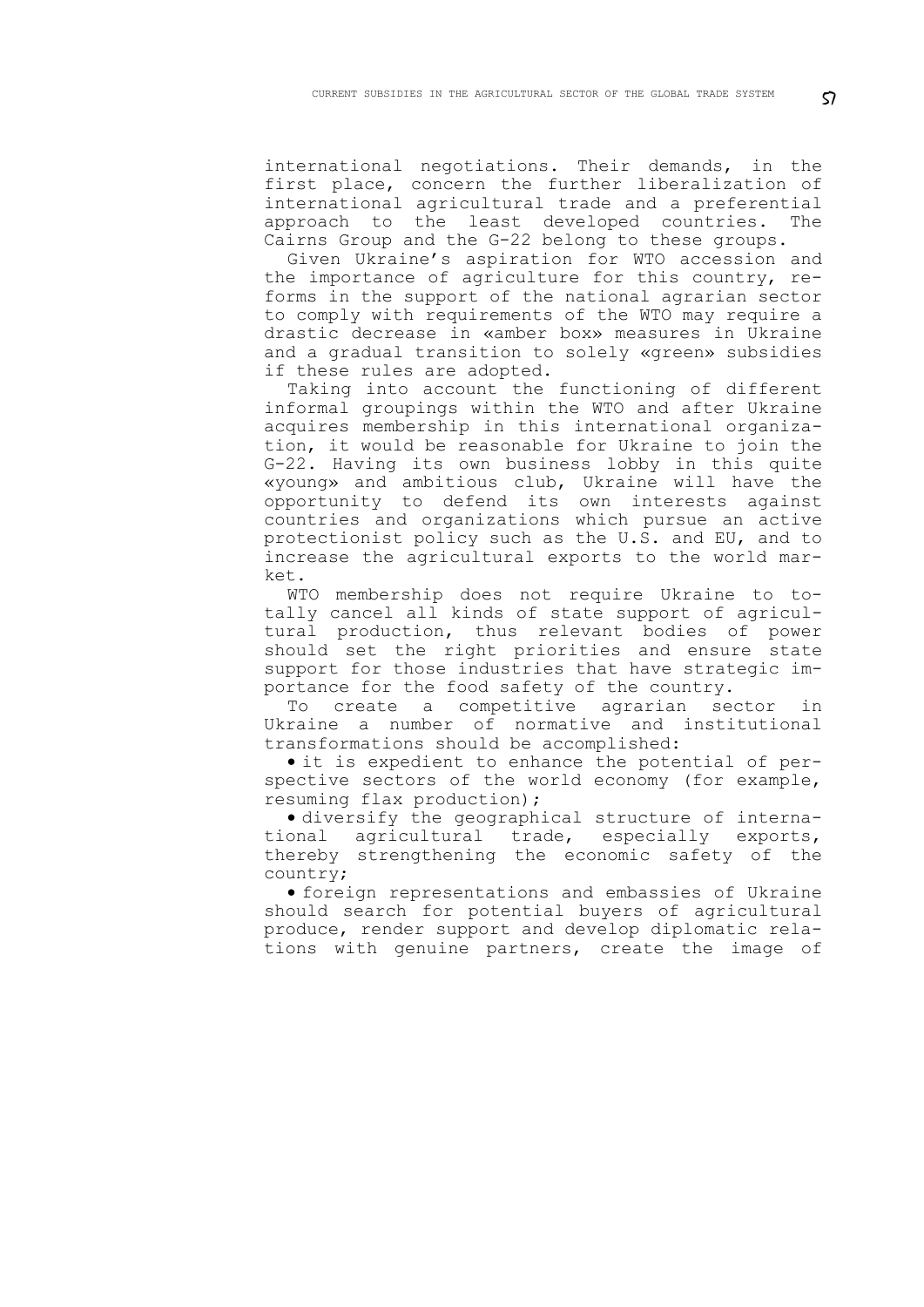Ukraine as of a powerful world exporter of agricultural products.

Under current circumstances, the main task still to be fulfilled by Ukraine is to continue with the negotiation process with WTO member-states and develop provisions which would not contradict its own national interests.

#### **References**

1. Bingham R. Financing of economic development: Trans. from Eng. L.: Litopys, 2003. — P. 416.

2. Global trade system: development of institutions, rules, instruments of the WTO: Monograph/corporate authors and scientific editing Tsygankova T.M.  $-$  K.: KNUE,  $2003. - P. 660.$ 

3. Report: Agricultural subsidies: Analysis of the existing legislation in Ukraine as per compliance with the WTO agreements. B. Spinhua, K. Shkurupiy, O. Ustenko/Ukrainian — European consultative center on legislative issues/

4. Report of O. Nivyevsky. Disbursements for agriculture and the WTO. Institute for economic research and counseling.

5. Kucher L.M. Specifics of regulation of agricultural trade within the WTO /Economics of AIC (Agro-Industrial Complex), 2005, №5.p. 144—151.

6. Okhlopkov A. Unprofitableness of agriculture — is a deliberate business strategy of industrial lobbies/ Mirror of the week — electronic version of the article www.zn.kiev.ua/nn/show/446/38745.

7. Results of the Uruguay round of multilateral trade negotiations: Texts of official documents.K.: «Dimension», Secretariat of interagency commission for Ukraine's WTO accession, 1998. p..520.

8. World trade system: Practical guide/ Trans. from Eng. — K.: K.I.C», 2002. — xxiv, p. 348.

9. Shnypko O.C. National competitive power: essence, problems, mechanisms of realization. — K.: «Naukova Dumka», 2003. p.334

10. Tsygankova T.M., Petrashko L.P., Kalchenko T.V. International trade: Educational guide. — K.: KNUE, 2001. p. 488.<br>11. Abaturov

11. Abaturov V. Developing countries in «free trade»//Economic Research Center.

12. Information search system «Export Possibilities of Russia»